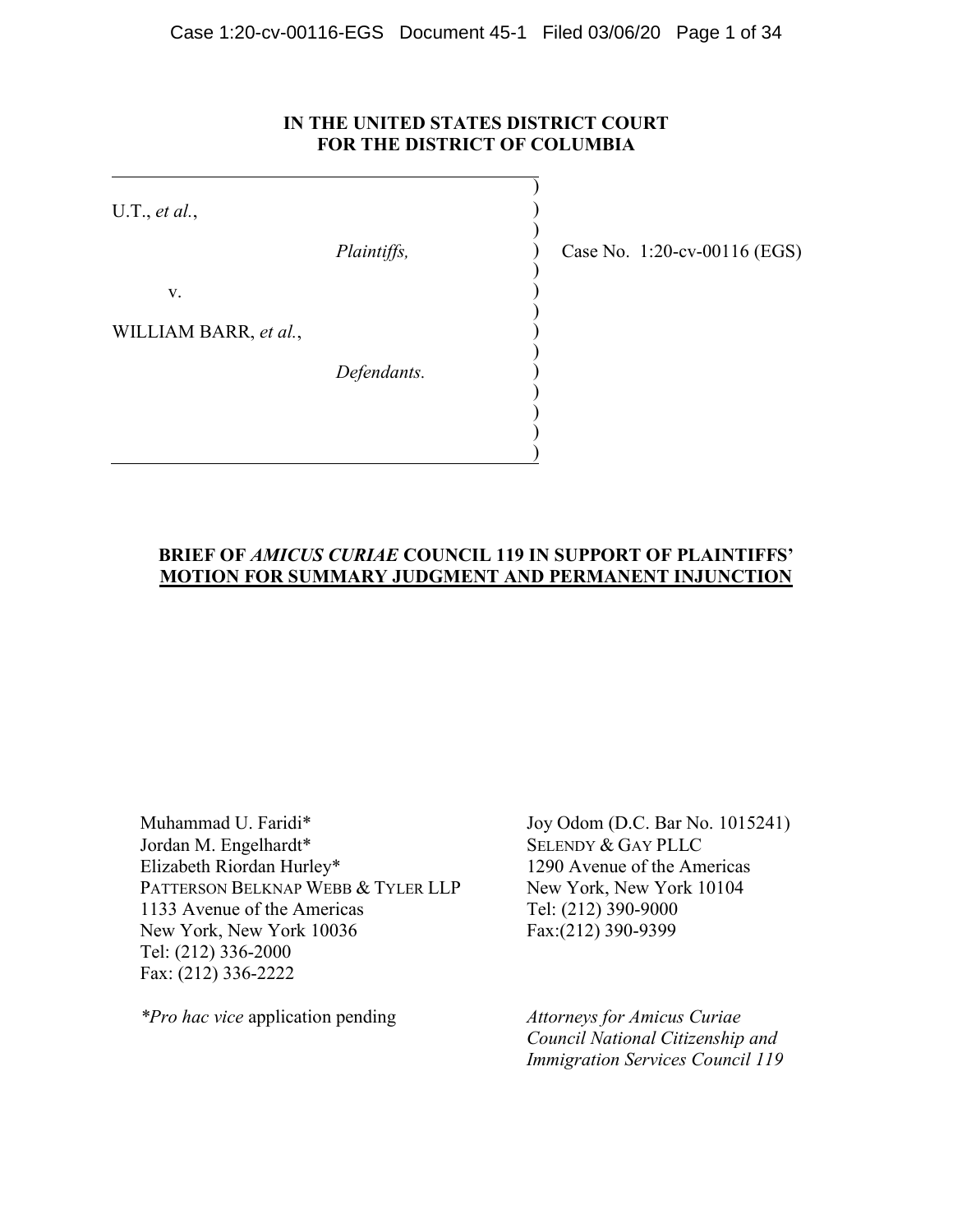# **TABLE OF CONTENTS**

| I.   |                                                             | THE ACA RULE BETRAYS AMERICA'S LONGSTANDING TRADITION<br>OF PROVIDING SAFE HAVEN TO PEOPLE FLEEING PERSECUTION4                |  |
|------|-------------------------------------------------------------|--------------------------------------------------------------------------------------------------------------------------------|--|
|      | A.                                                          | America Has Historically Been a Global Leader in Providing Protection to                                                       |  |
|      | <b>B.</b>                                                   |                                                                                                                                |  |
|      | $\overline{C}$ .                                            | The ACA Rule is the Most Extreme Measure in the Assault on the American                                                        |  |
| II.  | THE ACA RULE VIOLATES AMERICAN ASYLUM LAW AND INTERNATIONAL |                                                                                                                                |  |
|      | A.                                                          | The ACA Rule Sends Asylum Seekers to Dangerous Countries in Violation                                                          |  |
|      | <b>B.</b>                                                   | The Procedures Implementing the ACA Rule Do Not Safeguard Against<br>Expulsion of Refugees to Where They Will Be Persecuted 17 |  |
|      | $\overline{C}$ .                                            | The ACA Rule Is Not Based on Neutral or Rational Principles, But Is Arbitrary                                                  |  |
| III. |                                                             | THE ACA RULE COMPELS ASYLUM OFFICERS TO VIOLATE THEIR OATH                                                                     |  |
|      |                                                             |                                                                                                                                |  |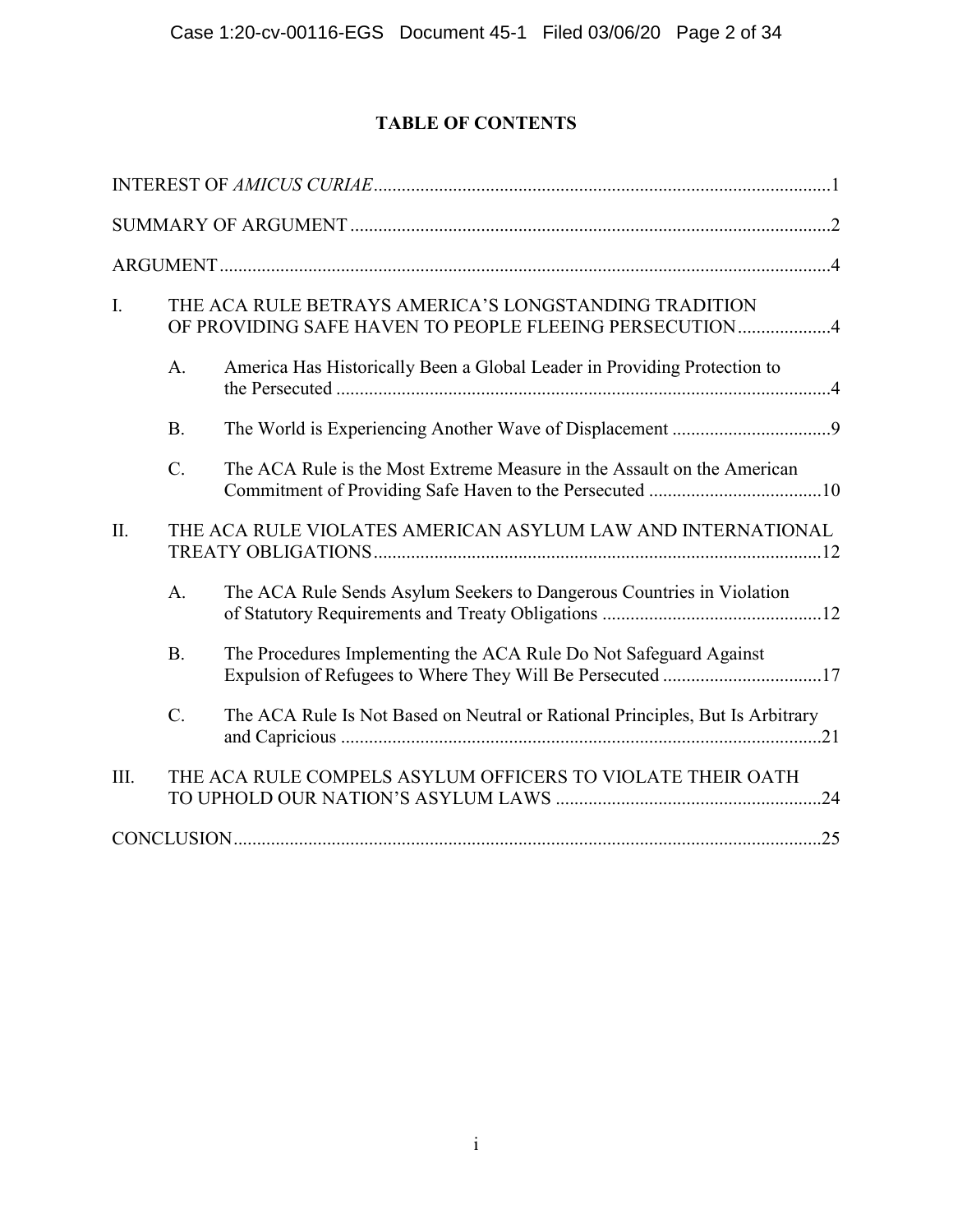# **TABLE OF AUTHORITIES**

# **Cases**

| Am. Baptist Churches v. Thornburgh, 760 F. Supp. 796                       |  |
|----------------------------------------------------------------------------|--|
| Baltimore Gas & Elec. Co. v. Natural Res. Defense Council, Inc.,           |  |
| Colemenar v. I.N.S.,                                                       |  |
| Dep't of Commerce $v. N.Y.,$                                               |  |
| F.C.C. v. Fox Tel. Stations, Inc.,                                         |  |
| I.N.S. v. Aguirre-Aguirre,                                                 |  |
| Motor Vehicle Mfrs. Ass'n of U.S., Inc. v. State Farm Mut. Auto. Ins. Co., |  |
| <b>Statutes</b>                                                            |  |
|                                                                            |  |
|                                                                            |  |
|                                                                            |  |
|                                                                            |  |
|                                                                            |  |
|                                                                            |  |
|                                                                            |  |
|                                                                            |  |
|                                                                            |  |
|                                                                            |  |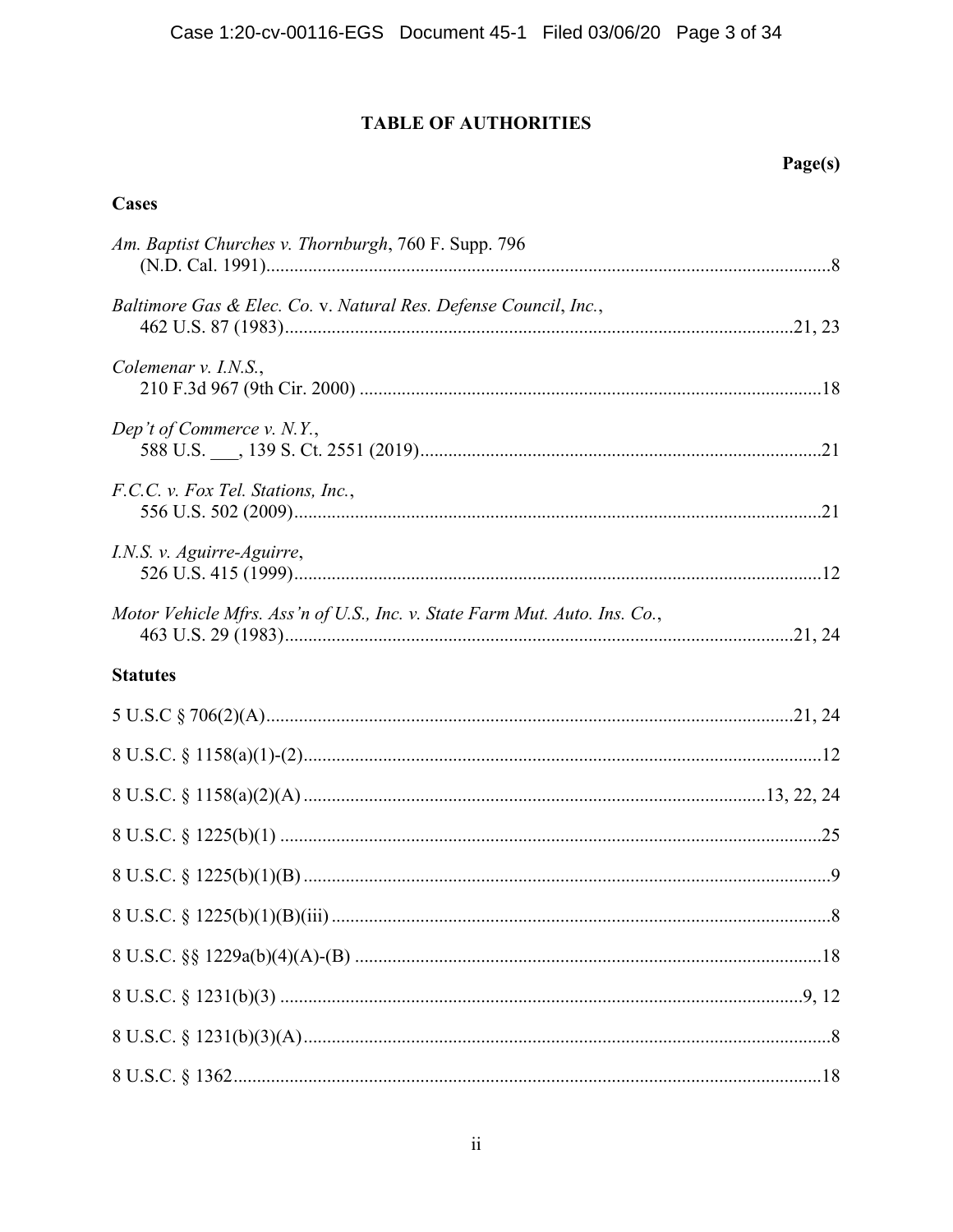# Case 1:20-cv-00116-EGS Document 45-1 Filed 03/06/20 Page 4 of 34

| <b>Regulations</b>                                                                     |  |
|----------------------------------------------------------------------------------------|--|
|                                                                                        |  |
|                                                                                        |  |
|                                                                                        |  |
|                                                                                        |  |
|                                                                                        |  |
|                                                                                        |  |
|                                                                                        |  |
|                                                                                        |  |
|                                                                                        |  |
|                                                                                        |  |
|                                                                                        |  |
| <b>Treaties</b>                                                                        |  |
| U.N. Convention Against Torture and Other Cruel, Inhuman or Degrading                  |  |
| U.N. Convention Relating to the Status of Refugees, July 28, 1951, 19 U.S.T.           |  |
| U.N. Protocol Relating to the Status of Refugees, Jan. 31, 1967, 606 U.N.T.S. 2677, 12 |  |
| <b>Other Authorities</b>                                                               |  |
| Adolf Eduard Zucker, The Forty-Eighters: Political Refugees of the German              |  |
| American Jewish Joint Distribution Committee, Minutes of the Meeting of the            |  |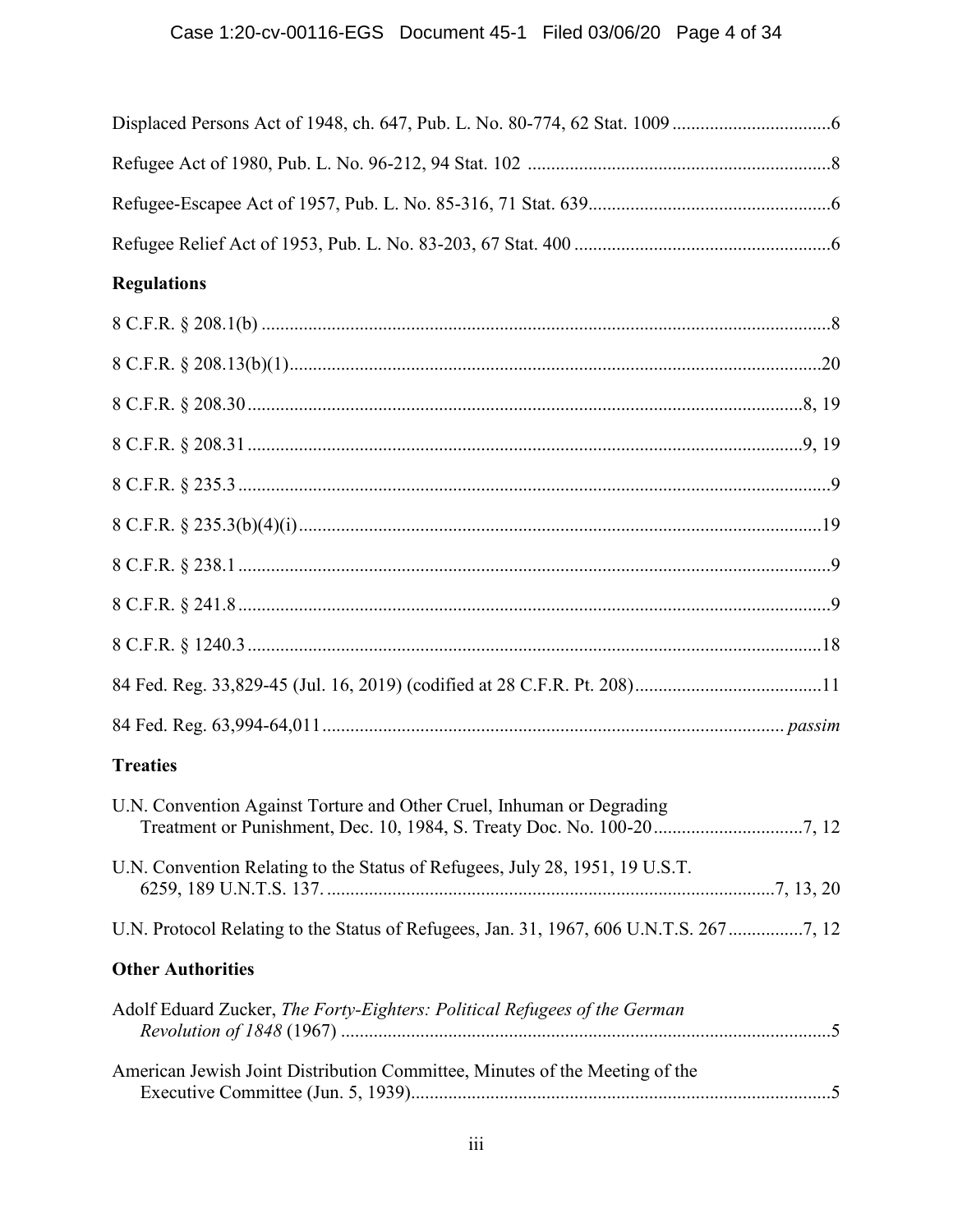| Bryan L. McDonald, Food Power: The Rise and Fall of the Postwar American                                                                            |  |
|-----------------------------------------------------------------------------------------------------------------------------------------------------|--|
| Carl J. Bon Tempo, Americans at the Gate: The United States and Refugees                                                                            |  |
| David C. Adams, Guatemala's 'embryonic' asylum system lacks capacity to serve                                                                       |  |
|                                                                                                                                                     |  |
| Deborah Amos, 2018 Was Year of Drastic Cuts to U.S. Refugee Admissions,                                                                             |  |
| Dep't of Homeland Sec., Press Release, Migrant Protection Protocols (Jan. 24,                                                                       |  |
|                                                                                                                                                     |  |
| Examining the Syrian Humanitarian Crisis From the Ground (Part II) Before the<br>Subcomm. on the Middle East and North Africa of the House Comm. on |  |
| Exec. Order, "Executive Order Protecting the Nation From Foreign Terrorist                                                                          |  |
| Gil Loescher & John A. Scanlan, Calculated Kindness: Refugees and America's                                                                         |  |
| Gregg A. Beyer, Reforming Affirmative Asylum Processing in the United States:                                                                       |  |
| Homeland Sec. Advisory Counsel, CBP Families and Children Care Panel Final                                                                          |  |
| Human Rights First, Is Guatemala Safe for Refugees and Asylum Seekers?, Jul. 1,                                                                     |  |
| Human Rights First, Report: Orders From Above: Massive Human Rights Abuses                                                                          |  |
| Jeremy Dupertuis Bangs, Strangers and Pilgrims, Travellers and Sojourners:                                                                          |  |
| Joan Fitzpatrick, The International Dimension of U.S. Refugee Law, 15 Berkeley                                                                      |  |
| Jonathan Blitzer, How the U.S. Asylum System is Keeping Migrants at Risk in                                                                         |  |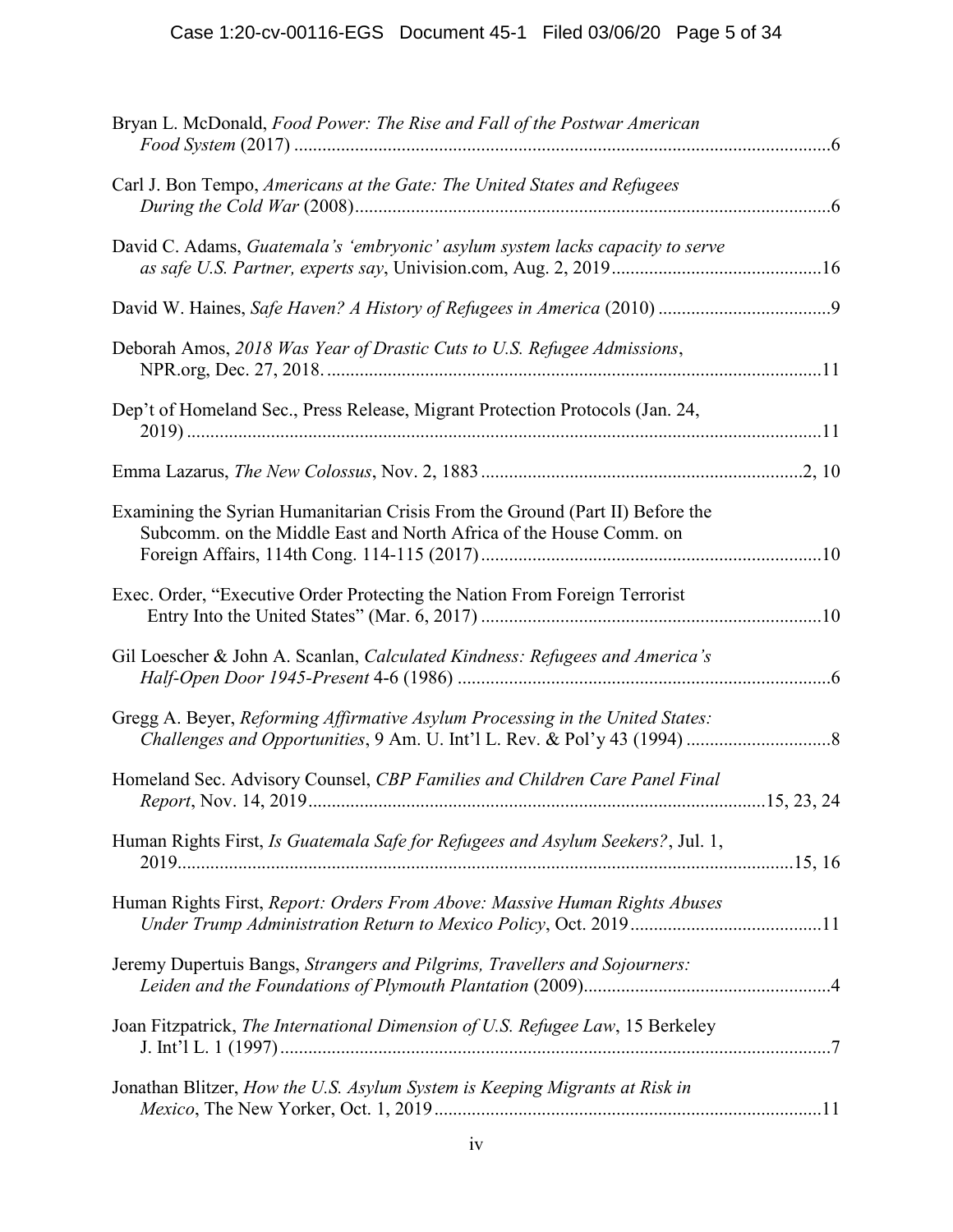| Kevin Sieff, The U.S. is Putting Asylum Seekers on Planes to Guatemala — Often<br>Without Telling Them Where They're Going, Wash. Post, Jan. 14, 2020 16       |
|----------------------------------------------------------------------------------------------------------------------------------------------------------------|
| Kids in Need of Defense, Neither Security Nor Justice: Sexual and Gender-Based<br>Violence and Gang Violence in El Salvador, Honduras, and Guatemala, May      |
| Kids in Need of Defense, Asylum Cooperative Agreements Fact Sheet, Nov. 201923                                                                                 |
| International Crisis Group, Mexico's Southern Border: Security, Violence and                                                                                   |
|                                                                                                                                                                |
| María-Teresa Gil-Bazo, The Safe Third Country Concept in International                                                                                         |
| Michael D. Shear and Zolan Kanno-Youngs, U.S. Cuts Refugee Program Again,                                                                                      |
| Patrick J. McDonnell and Molly O'Toole, Mexico Balks at U.S. Plan to Send                                                                                      |
| Philip A. Holman, Refugee Resettlement in the United States, in Refugees in<br>America in the 1990s: A Reference Handbook 3 (David W. Haines ed., 1996)4, 5, 6 |
| Richard Breitman & Alan M. Kraut, American Refugee Policy and European                                                                                         |
| Sonia Perez, President-elect says Guatemala can't do migrant deal with US,                                                                                     |
| Steven Greenhouse, U.S. Moves to Halt Abuses in Political Asylum Program,                                                                                      |
| Timothy J. Meagher, The Columbia Guide to Irish American History 77 (2005)5                                                                                    |
| Tom K. Wong, The Politics of Immigration: Partisanship, Demographic Change,                                                                                    |
| UNHCR, Eligibility Guidelines for Assessing the International Protection Needs                                                                                 |
| UNHCR, Global Trends: Forced Displacement in 2018 (Jun. 20, 2019) 9, 10, 13                                                                                    |
| UNHCR, Women on the Run: First-Hand Accounts of Refugees Fleeing El                                                                                            |
|                                                                                                                                                                |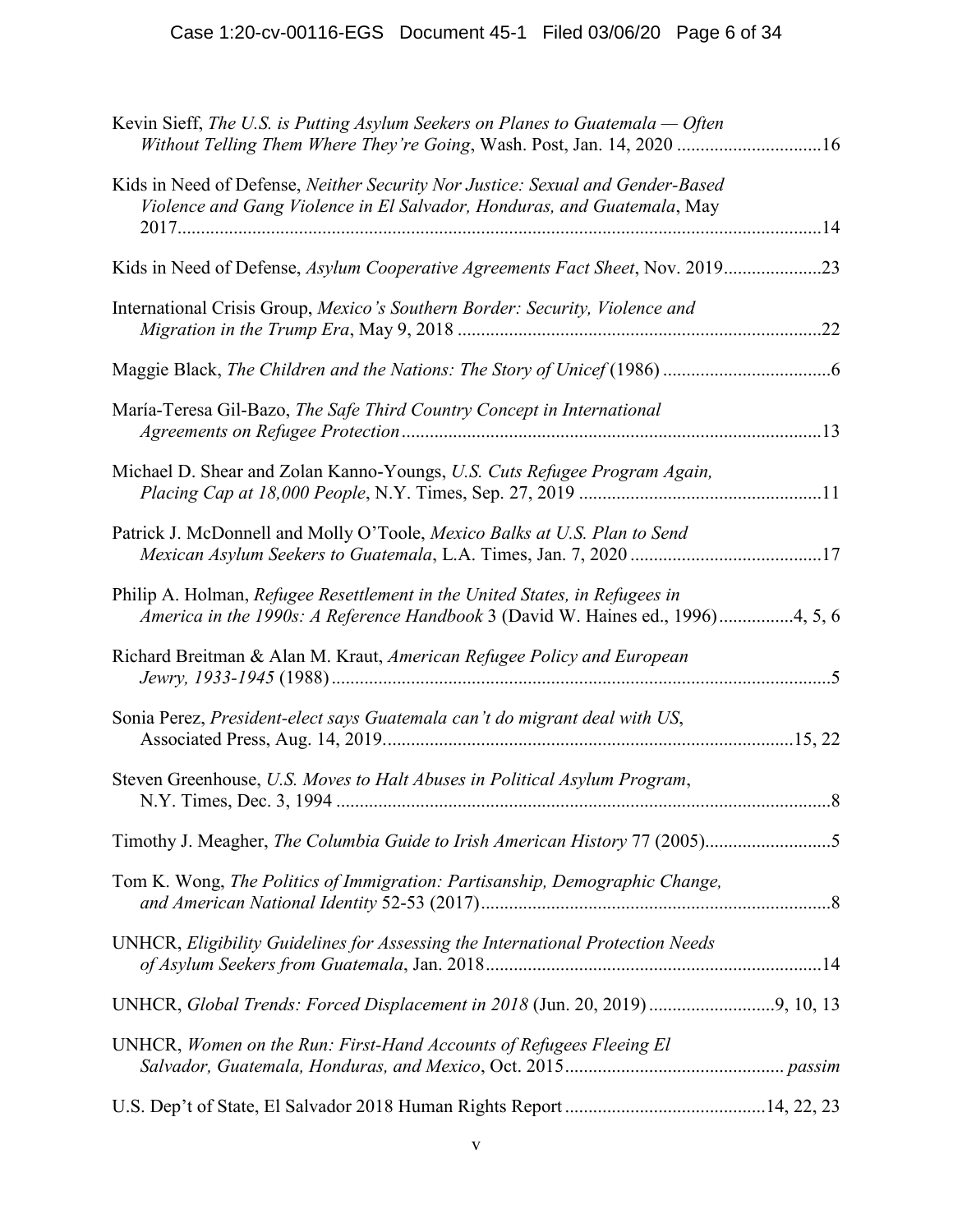| U.S. Dep't of State Overseas Sec. Advisory Council, Guatemala 2019 Crime &                                                                                   |
|--------------------------------------------------------------------------------------------------------------------------------------------------------------|
| USCIS, Refugee Timeline, https://www.uscis.gov/history-and-genealogy/our-                                                                                    |
| USCIS, Guidance for Implenting Section $235(b)(2)(c)$ of the Immigration and<br>Nationality Act and the Migrant Protection Protocols, Jan. 28, 2019 17       |
| USCIS PM-602-0162: Guidance for Processing Reasonable Fear, Credibly Fear,<br>Asylum, and Refugee Claims in Accordance with <i>Matter of A-B-</i> , July 11, |
| William A. Spray, et al., Fleeing the Famine, North America and Irish Refugees                                                                               |
|                                                                                                                                                              |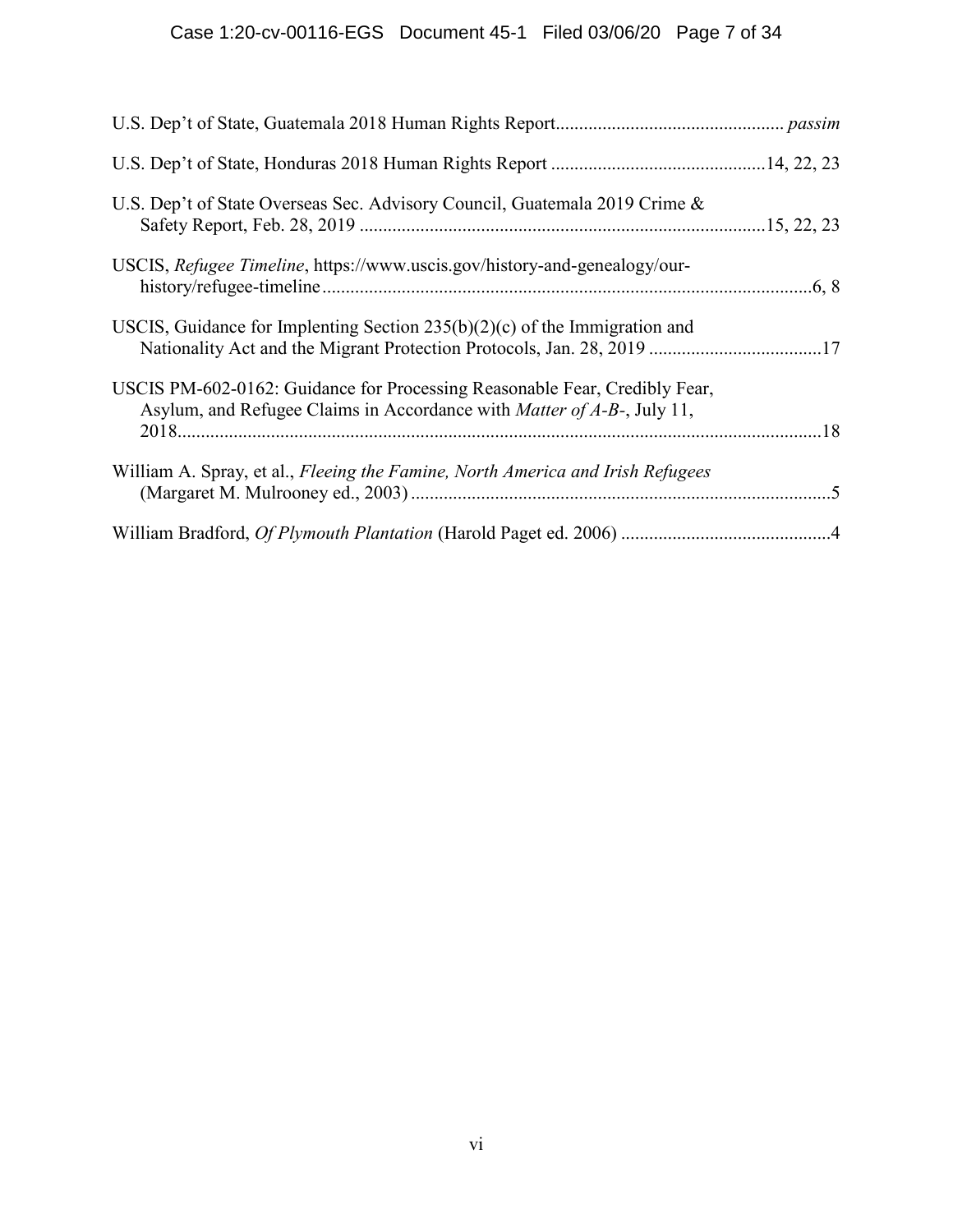# **INTEREST OF** *AMICUS CURIAE*<sup>1</sup>

<span id="page-7-0"></span>The National Citizenship and Immigration Services Council 119 is a labor organization that represents over 14,000 bargaining unit employees of U.S. Citizenship and Immigration Services ("USCIS"), a component of the Department of Homeland Security ("DHS"). Council 119's constituents include approximately 700 asylum and refugee officers who are tasked with implementing the joint interim final rule promulgated by DHS and the Department of Justice (the "DOJ") in November 2019, entitled "Implementing Bilateral and Multilateral Asylum Cooperative Agreements Under the Immigration and Nationality Act," 84 Fed. Reg. 63,994- 64,011 (the "ACA Rule"), which is the subject of this litigation.

In July–September 2019, DHS entered into bilateral Asylum Cooperative Agreements ("ACAs") with Guatemala, Honduras, and El Salvador, purportedly "in an effort to share the distribution of hundreds of thousands of asylum claims" being made at our southern border. 84 Fed. Reg. at 63,994. These agreements, in conjunction with the ACA Rule, effectively bar most migrants seeking to enter the United States through the southern border from obtaining asylum relief in the United States and provide for their removal to one of the ACA countries. DOJ and DHS promulgated the ACA Rule to provide procedures for removals of asylum seekers under the existing ACAs and any other ACAs that may be entered with other countries in the future. The Trump Administration has begun permanently removing non-Guatemalans seeking to enter the United States through the southern border to Guatemala, and removals to Honduras and El Salvador are imminent.

<sup>1</sup> Pursuant to Federal Rule of Appellate Procedure 29(a)(4)(e), *amicus curiae* certifies that this brief was not written in whole or in part by counsel for any party, and no person or entity other than *amicus curiae* and its counsel has made a monetary contribution to the preparation and submission of this brief. The parties have consented to the filing of this *amicus* brief. *See* Fed. R. App. 29(a)(2).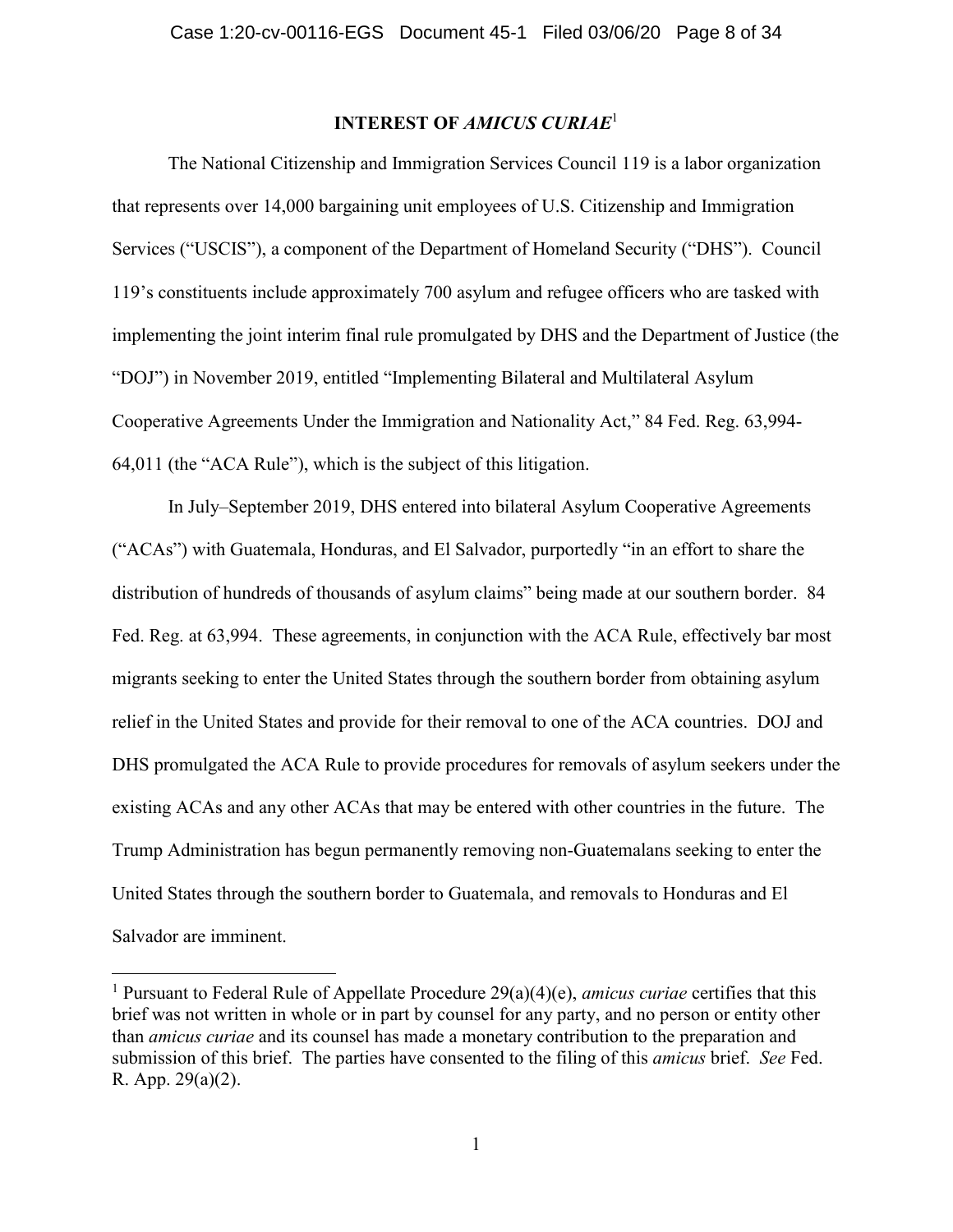### Case 1:20-cv-00116-EGS Document 45-1 Filed 03/06/20 Page 9 of 34

*Amicus curiae* has a special interest in this case for at least two reasons. First, as administrators of our country's asylum laws, Council 119's members have first-hand experience as to whether the ACA Rule is consistent with those laws and international treaty obligations governing the treatment of refugees. Second, Council 119's members are the ones forced to carry out the ACA Rule, personally rendering many asylum seekers entering the country through our southern border ineligible to apply for asylum relief and processing them instead for removal to Guatemala (or another ACA country) without ever considering the merits of their underlying claims. In this way, the ACA Rule compels Council 119's members to follow departmental directives that conflict with their oath to uphold the laws of the United States.

This brief relies solely upon publicly available information, including that in Plaintiffs' Appendix, and does not rely on any information that is confidential, law enforcement-sensitive, or classified. It represents only the views of Council 119 on behalf of the bargaining unit, and it does not represent the views of USCIS or USCIS employees in their official capacities.

### **SUMMARY OF ARGUMENT**

<span id="page-8-0"></span>The provision of safe haven to persecuted people is etched into our nation's identity. That commitment is perhaps best reflected in the sonnet enshrined at the pedestal of the colossal sculpture sitting in New York Harbor that has welcomed many generations of Americans: "*Give me your tired, your poor, / Your huddled masses yearning to breathe free, / The wretched refuse of your teeming shore. / Send these, the homeless, tempest-tost to me, / I lift my lamp beside the golden door!*" Four hundred years ago with the arrival of the Pilgrims—America's first refugees—the promise of safety and an opportunity to build a permanent life without persecution remains a part of our nation's moral fabric. This promise has been reinforced by our nation's laws, which, over the course of several decades, have established a standardized and agile system for identifying, vetting, and resettling refugees. That system endured for decades across multiple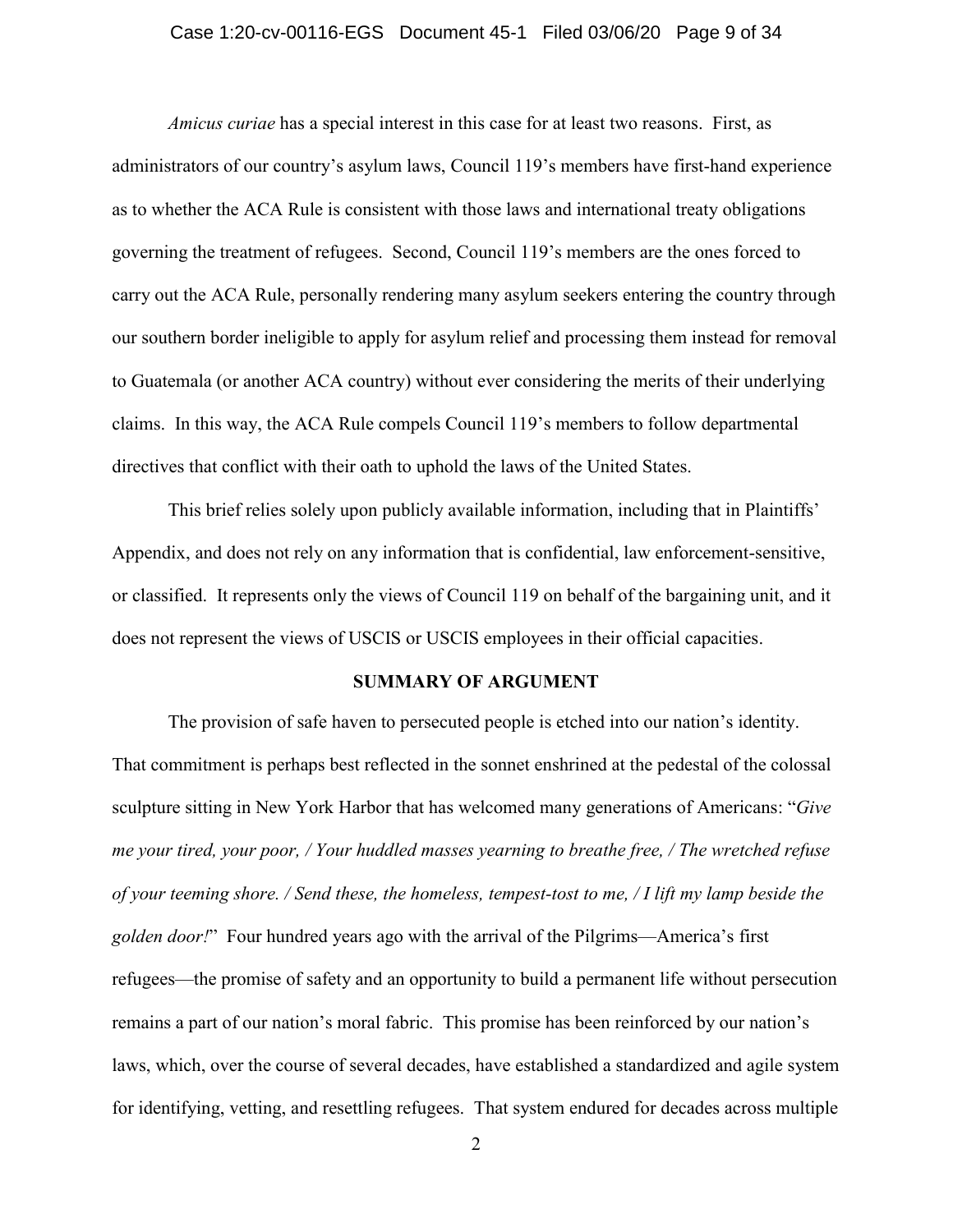### Case 1:20-cv-00116-EGS Document 45-1 Filed 03/06/20 Page 10 of 34

administrations, ensuring that refugees would not be returned to territories where they would be persecuted or tortured.

But the Trump Administration has turned the asylum system on its head. The most extreme in a recent series of draconian changes to the American asylum process, the ACA Rule dismantles our carefully crafted system of vetting asylum claims, and with it, America's position as a global leader in refugee assistance. Under the ACA Rule, asylum officers have no choice but to render the overwhelming majority of asylum seekers referred for ACA screening eligible for removal to the Northern Triangle countries of Guatemala, Honduras, or El Salvador, so long as the removal country is not the country of their origin. That is so despite the irrefutable fact even acknowledged by our own State Department—that asylum seekers fleeing persecution in their home country will face similar if not more significant dangers in the country where they will be removed. Utterly indifferent to the safety of asylum seekers, this Kafkaesque process stands in flagrant violation of our domestic law and international treaty obligations.

Under our asylum law and treaty obligations, our nation can require an asylum seeker to pursue her asylum claim in a third country, but only if that country is a "safe third country" where the asylum seeker's safety and freedom will not be threatened on account of a protected status and where she will have access to full and fair asylum procedures. Guatemala, El Salvador, and Honduras are not "safe third countries" by any rational measure. These countries have a well-documented record of depriving vulnerable populations of safety and basic rights and of lacking meaningful systems for fairly adjudicating asylum claims. The ACA Rule blatantly ignores these realities.

Council 119's members are steadfast in their commitment to serving our country by continuing its proud tradition as a refuge for the persecuted while ensuring the safety and

3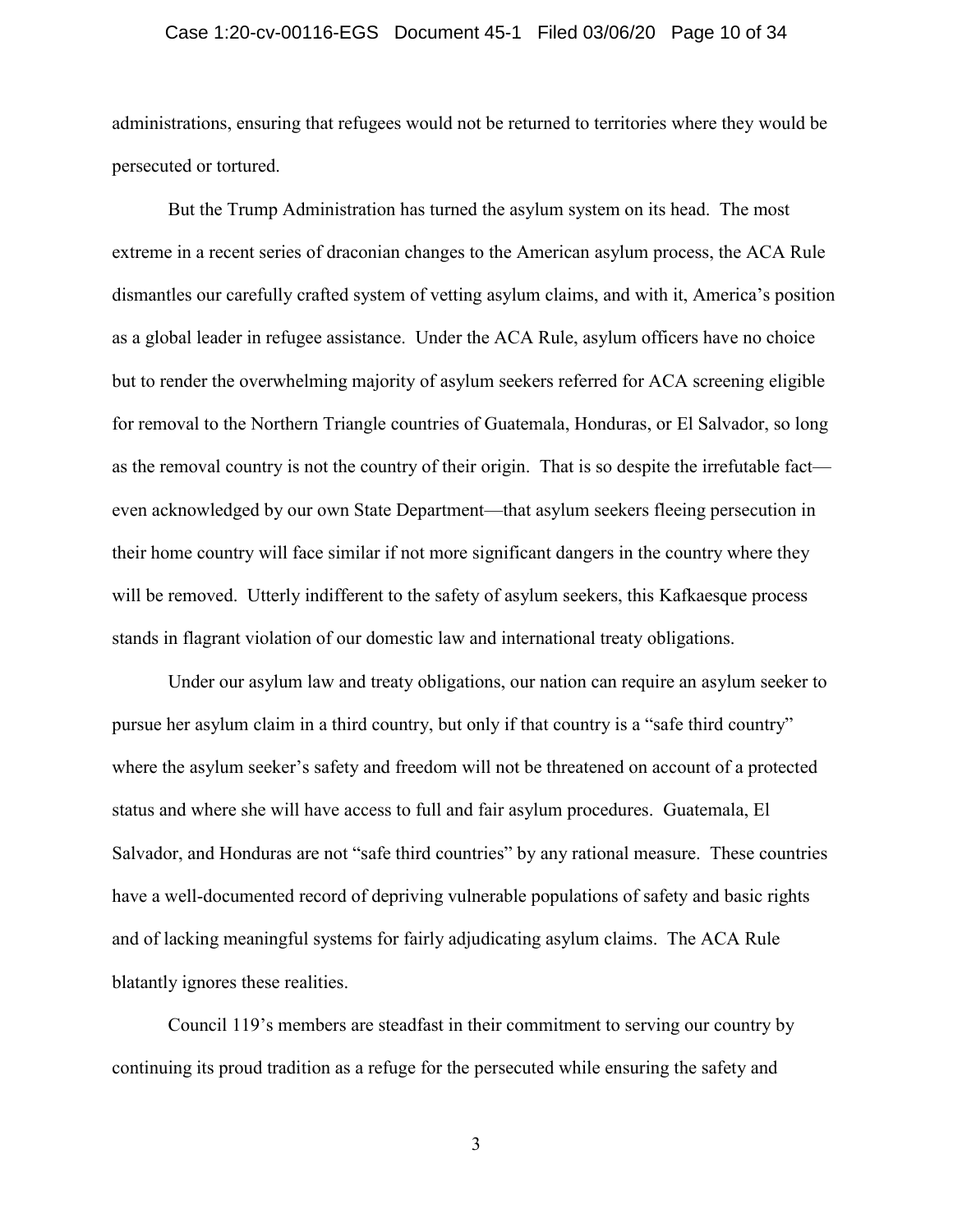security of American citizens. The ACA Rule betrays this tradition and forces Council 119's members to take actions that violate their oath to uphold our nation's laws. Accordingly, for the reasons set forth herein and in the Plaintiffs' submission, *amicus curiae* urge the Court to grant Plaintiffs' motion for summary judgment and permanent injunction.

## **ARGUMENT**

# <span id="page-10-1"></span><span id="page-10-0"></span>**I. THE ACA RULE BETRAYS AMERICA'S LONGSTANDING TRADITION OF PROVIDING SAFE HAVEN TO PEOPLE FLEEING PERSECUTION**

# <span id="page-10-2"></span>**A. America Has Historically Been a Global Leader in Providing Protection to the Persecuted**

The story of refugees in America is older than that of America itself, with the country's roots sprouting from the footsteps of Pilgrims onto a Massachusetts shore in November 1620.<sup>2</sup> Fleeing religious persecution in their native England and exiled to Holland, the Pilgrims journeyed across the Atlantic to make their permanent home in what would become the United States.<sup>3</sup> Their arrival etched into the nation's identity the promise that it would serve as a safe haven for the persecuted.

The mid-19th century brought millions more refugees to America's doorstep.<sup>4</sup> Between

1847 and 1851, an estimated two million Irish fled starvation and disease wrought by the Great

Famine, with 840,000 passing through the port of New York and many more arriving by way of

<span id="page-10-5"></span><sup>2</sup> *See* William Bradford, *Of Plymouth Plantation* (Harold Paget ed. 2006).

<span id="page-10-3"></span><sup>&</sup>lt;sup>3</sup> Jeremy Dupertuis Bangs, Strangers and Pilgrims, Travellers and Sojourners: Leiden and the Foundations of Plymouth Plantation, vii, 7, 605, 614, 630 (2009).

<span id="page-10-4"></span><sup>4</sup> While U.S. policy during the 19th century did not draw a distinction between immigrants and refugees, historians have characterized groups whose emigration during this period was motivated by persecution, oppression, or natural disaster as refugees. *See* Philip A. Holman, *Refugee Resettlement in the United States, in Refugees in America in the 1990s: A Reference Handbook* 3, 5 (David W. Haines ed., 1996).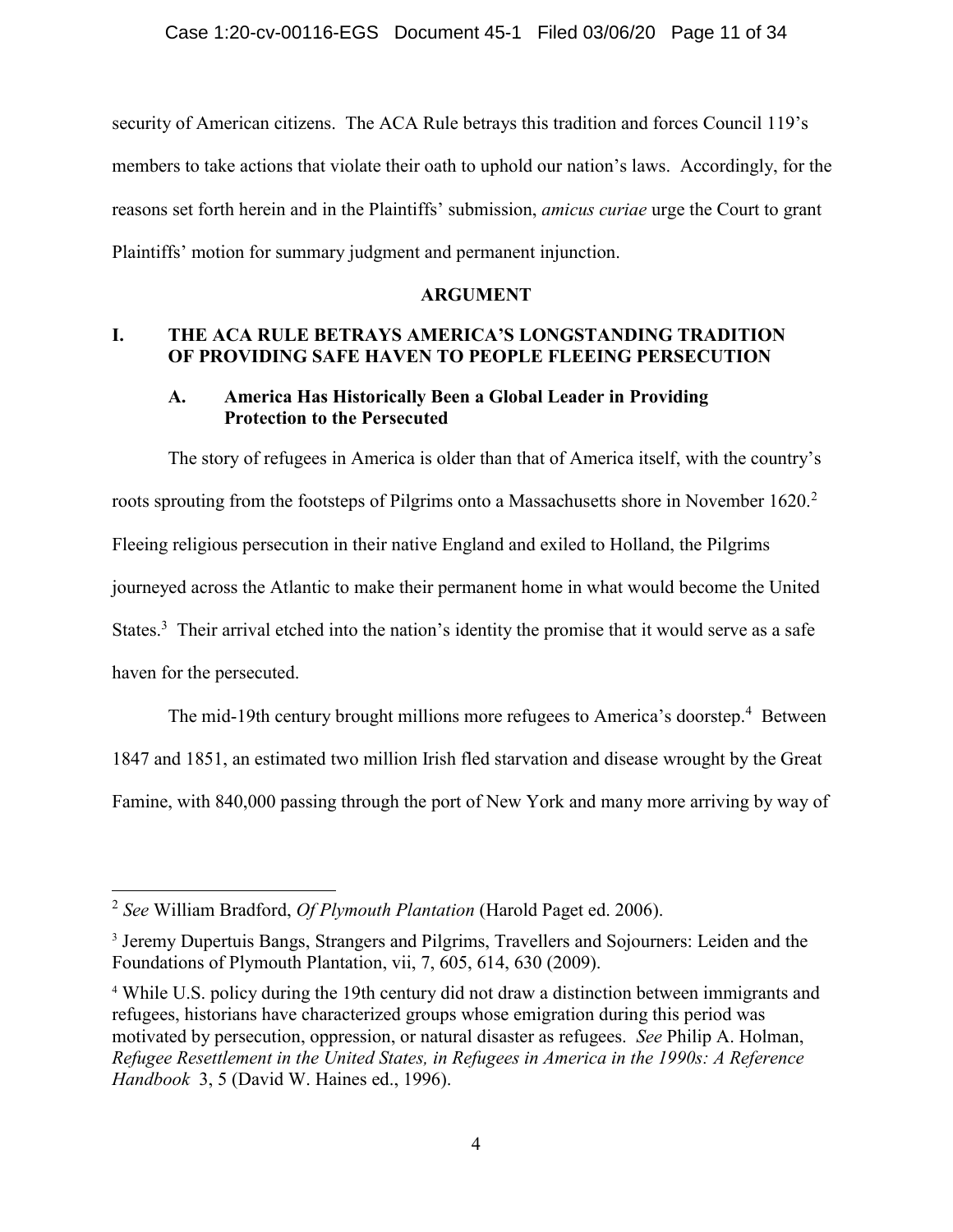Canada.<sup>5</sup> During the same period, German political refugees fleeing reactionary reprisals in the wake of the 1848 Revolution came to America seeking freedom of thought and expression.<sup>6</sup>

Our nation's treatment of refugees, however, is not unblemished, as demonstrated by American policy toward Jewish refugees during World War II.<sup>7</sup> Although the United States accepted approximately 250,000 refugees fleeing Nazi persecution prior to the country's entry into World War II, it refused to accept more as Nazi Germany increased its atrocities.<sup>8</sup> American indifference to refugees fleeing German aggression is perhaps best reflected in the United States' denial of entry in 1939 to the *St. Louis*, an ocean liner carrying 907 German-Jewish refugees stranded off the coast of Miami.<sup>9</sup> The ship returned to Europe where many of its occupants met their fate—254 would die in the Holocaust.<sup>10</sup>

In many ways, our nation's refugee policy since World War II has sought to rectify our wartime humanitarian failures. Immediately after the war, the United States played a leading role in the formation and funding of international aid organizations such as the United Nations International Children's Emergency Fund and the World Food Programme, both of which

<span id="page-11-4"></span><span id="page-11-3"></span> $\overline{a}$ <sup>5</sup> Timothy J. Meagher, *The Columbia Guide to Irish American History* 77 (2005). *See generally* William A. Spray, et al., *Fleeing the Famine, North America and Irish Refugees*, 1845-1851 (Margaret M. Mulrooney ed., 2003). Many historians refer to these Irish migrants as refugees because their plight had roots in British colonial repression and conditions of serfdom. *See*, *e.g*., Meagher, at 66-71 (discussing various historians' assignment of culpability for the famine's devastation to British colonial rule).

<span id="page-11-0"></span><sup>6</sup> *See generally* Adolf Eduard Zucker, The Forty-Eighters: Political Refugees of the German Revolution of 1848 (1967).

<span id="page-11-2"></span><sup>7</sup> Richard Breitman & Alan M. Kraut, American Refugee Policy and European Jewry, 1933- 1945, 1-10 (1988).

<sup>8</sup> Holman, *supra* note 4, at 5 (citing Congressional Research Service 1991:556).

<span id="page-11-1"></span><sup>9</sup> The American Jewish Joint Distribution Committee, Minutes of the Meeting of the Executive Committee (June 5, 1939), *available at* https://archives.jdc.org/wp-content/uploads/2018/06/ stlouis\_minutesjune-5-1939.pdf.

<sup>10</sup> *Id*.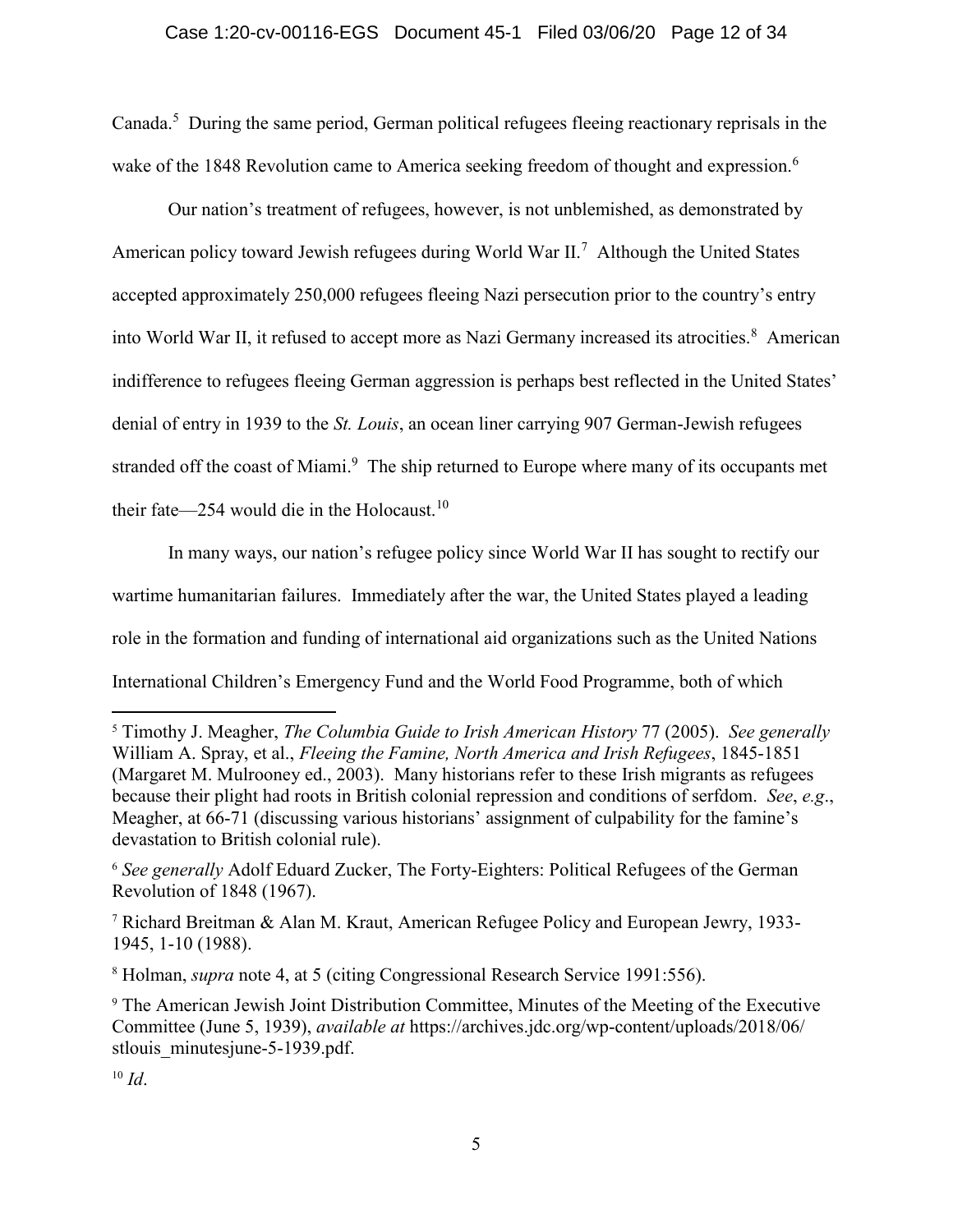## Case 1:20-cv-00116-EGS Document 45-1 Filed 03/06/20 Page 13 of 34

provide support for refugees and displaced persons.<sup>11</sup> In response to reports that Jewish survivors of the Holocaust were kept in poor conditions in Allied-occupied Germany, President Truman directed the issuance of 40,000 visas to resettle the survivors in the United States.<sup>12</sup> Congress also took action by enacting the Displaced Persons Act of 1948, which allowed for the admission of 415,000 displaced persons by the end of  $1952<sup>13</sup>$ 

American compassion toward refugees following World War II was not limited to Holocaust survivors. In 1953, Congress enacted the Refugee Relief Act, which, along with its amendments, authorized the admission of 214,000 refugees, including escapees from Communist-dominated countries.<sup>14</sup> The Refugee-Escapee Act that followed in 1957 allowed for the resettlement of "refugee-escapees," persons fleeing persecution in Communist or Middle Eastern countries.<sup>15</sup> In the next three decades, the United States welcomed refugees escaping violence, conflict, persecution, or natural disaster, at times in waves of hundreds of thousands, from the Azores,<sup>16</sup> Cuba, Southeast Asia, Eastern Europe, the Soviet Union, and Afghanistan.<sup>17</sup>

The United States also began to undertake international treaty obligations related to resettlement of refugees who set foot on American soil. In 1968, the United States ratified the

<span id="page-12-6"></span><span id="page-12-3"></span><sup>11</sup> *See* Maggie Black, The Children and the Nations: The Story of Unicef, 25-35 (1986); Bryan L. McDonald, *Food Power: The Rise and Fall of the Postwar American Food System* 143 (2017).

<span id="page-12-5"></span><sup>12</sup> *See* Gil Loescher & John A. Scanlan, *Calculated Kindness: Refugees and America's Half-Open Door 1945-Present* 4-6 (1986).

<span id="page-12-0"></span><sup>13</sup> Displaced Persons Act of 1948, ch. 647, Pub. L. No. 80-774, 62 Stat. 1009; Holman, *supra* note 4, at 5.

<span id="page-12-2"></span><sup>14</sup> Refugee Relief Act of 1953, Pub. L. No. 83-203, 67 Stat. 400; Holman, *supra* note 4, at 5.

<span id="page-12-1"></span><sup>15</sup> Refugee-Escapee Act of 1957, Pub. L. No. 85-316, 71 Stat. 639; Holman, *supra* note 4, at 6.

<span id="page-12-4"></span><sup>16</sup> Carl J. Bon Tempo, *Americans at the Gate: The United States and Refugees During the Cold War* 107-15 (2008).

<span id="page-12-7"></span><sup>17</sup> *See* USCIS, *Refugee Timeline*, https://www.uscis.gov/history-and-genealogy /our-history/refugee-timeline.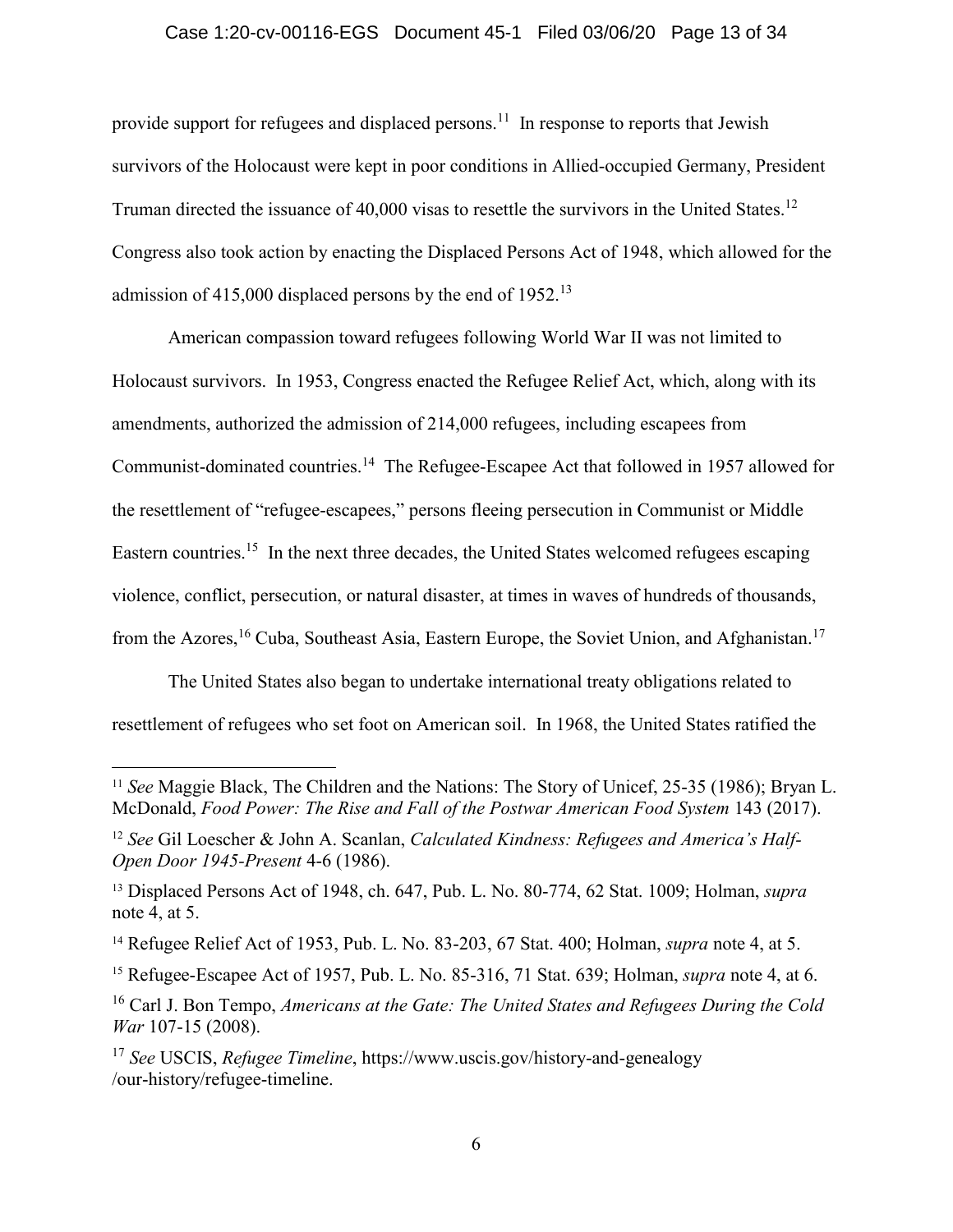#### Case 1:20-cv-00116-EGS Document 45-1 Filed 03/06/20 Page 14 of 34

1967 Protocol Relating to the Status of Refugees, a treaty drafted by the U.N. High Commissioner for Refugees ("UNHCR").<sup>18</sup> Through the 1967 Protocol, the United States became bound by the substantive provisions of an earlier treaty, the 1951 Convention Related to the Status of Refugees ("1951 Convention"), <sup>19</sup> agreeing that it would not: (i) discriminate against refugees on the basis of race, religion, or nationality; (ii) penalize refugees for their illegal entry or stay in the country; or (iii) engage in "refoulement"—to "expel or return ('refouler') a refugee in any manner whatsoever to the frontiers of territories where his life or freedom would be threatened on account of race, religion, nationality, membership of a particular social group or political opinion."<sup>20</sup> The United States reaffirmed its commitment to non-refoulement with its ratification in 1994 of the U.N. Convention Against Torture and Other Cruel, Inhuman, or Degrading Treatment or Punishment (the "CAT").<sup>21</sup> Article 3(1) of the CAT provides: "No State Party shall expel, return ('refouler') or extradite a person to another State where there are substantial grounds for believing that he would be in danger of being subjected to torture."<sup>22</sup>

Embracing its role as a global leader in refugee assistance, the United States has effectuated these international commitments by developing a sophisticated system for vetting claims for asylum. Beginning in 1972, the Immigration and Naturalization Service (the "INS") used existing procedures, such as parole, stays of deportation, and adjustment of status, to allow

<sup>&</sup>lt;sup>18</sup> U.N. Protocol Relating to the Status of Refugees, Jan. 31, 1967, 606 U.N.T.S. 267.

<span id="page-13-1"></span><sup>19</sup> Joan Fitzpatrick, *The International Dimension of U.S. Refugee Law*, 15 Berkeley J. Int'l L. 1, 1 n.1 (1997).

<sup>20</sup> *Id*. at 2.

<span id="page-13-0"></span><sup>21</sup> *See* U.N. Convention Against Torture and Other Cruel, Inhuman or Degrading Treatment or Punishment art. 3, Dec. 10, 1984, S. Treaty Doc. No. 100-20, at 20 (1988). <sup>22</sup> *Id.*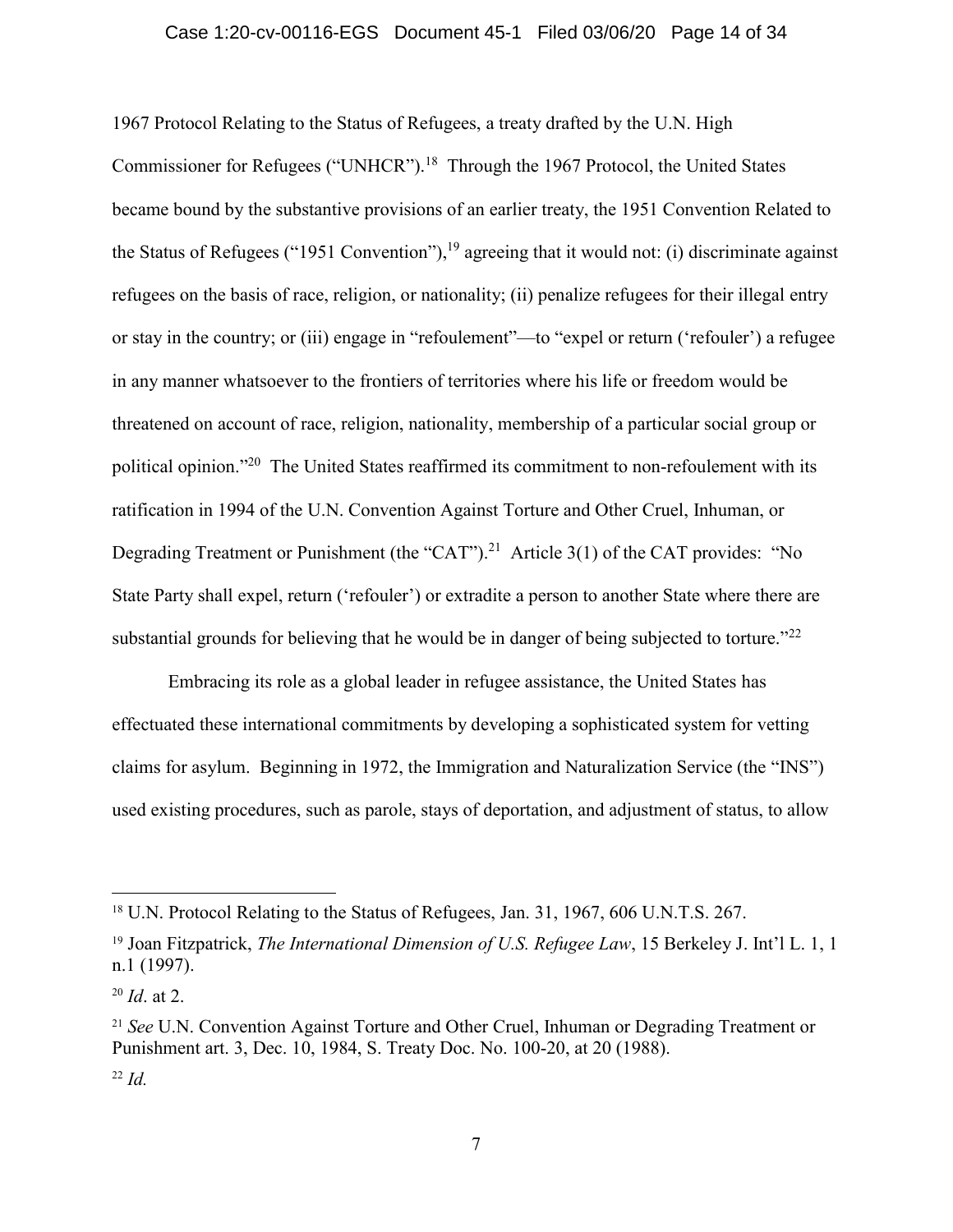## Case 1:20-cv-00116-EGS Document 45-1 Filed 03/06/20 Page 15 of 34

<span id="page-14-2"></span>foreign nationals who feared persecution in their homeland to remain in the country.<sup>23</sup> The Refugee Act of 1980 created the first statutory basis for asylum in the United States<sup>24</sup> and codified the 1951 Convention's principle of non-refoulement.<sup>25</sup> Then, in 1990, the INS established an Asylum Corps, comprised of professional asylum officers trained in international law and having access to information on international human rights.<sup>26</sup> This specialized training allows asylum officers to more accurately and efficiently assess asylum claims. Recognizing the value of this approach, Congress authorized funding to double the number of asylum officers in 1994.<sup>27</sup> The asylum program was further modified in 1995 and 1996 to allow asylum officers to process expedited removal of persons who cannot demonstrate a credible fear of persecution.

<span id="page-14-0"></span>*See* 8 U.S.C. § 1225(b)(1)(B)(iii).

 $\overline{a}$ 

Since the creation of USCIS in 2003, the responsibility for maintaining an asylum system in accordance with international and domestic law has rested with USCIS's Asylum Division, which reviews claims of three categories of asylum-seekers: (1) those not in removal proceedings who affirmatively apply for asylum, referred to as the "affirmative" asylum process; (2) those subject to expedited removal who indicate an intention to apply for asylum or a fear of return to their home country; and (3) those who have already been ordered removed but express a

<span id="page-14-7"></span><sup>23</sup> *See* USCIS, *Refugee Timeline*, https://www.uscis.gov/history-and-genealogy/ourhistory/refugee-timeline.

<span id="page-14-6"></span><sup>24</sup> The Refugee Act of 1980, Pub. L. No. 96-212, 94 Stat. 102; Tom K. Wong, *The Politics of Immigration: Partisanship, Demographic Change, and American National Identity* 52-53 (2017).

<span id="page-14-1"></span><sup>25</sup> *Compare* U.N. Convention Relating to the Status of Refugees art. 33(1), 189 U.N.T.S. 137, *with* 8 U.S.C. § 1231(b)(3)(A).

<span id="page-14-4"></span><span id="page-14-3"></span><sup>26</sup> Gregg A. Beyer, *Reforming Affirmative Asylum Processing in the United States: Challenges and Opportunities*, 9 Am. U. Int'l L. Rev. & Pol'y 43 (1994); *see also* 8 C.F.R. § 208.1(b); *Am. Baptist Churches v. Thornburgh*, 760 F. Supp. 796 (N.D. Cal. 1991).

<span id="page-14-5"></span><sup>27</sup> Steven Greenhouse, *U.S. Moves to Halt Abuses in Political Asylum Program*, N.Y. Times, Dec. 3, 1994, p. 8.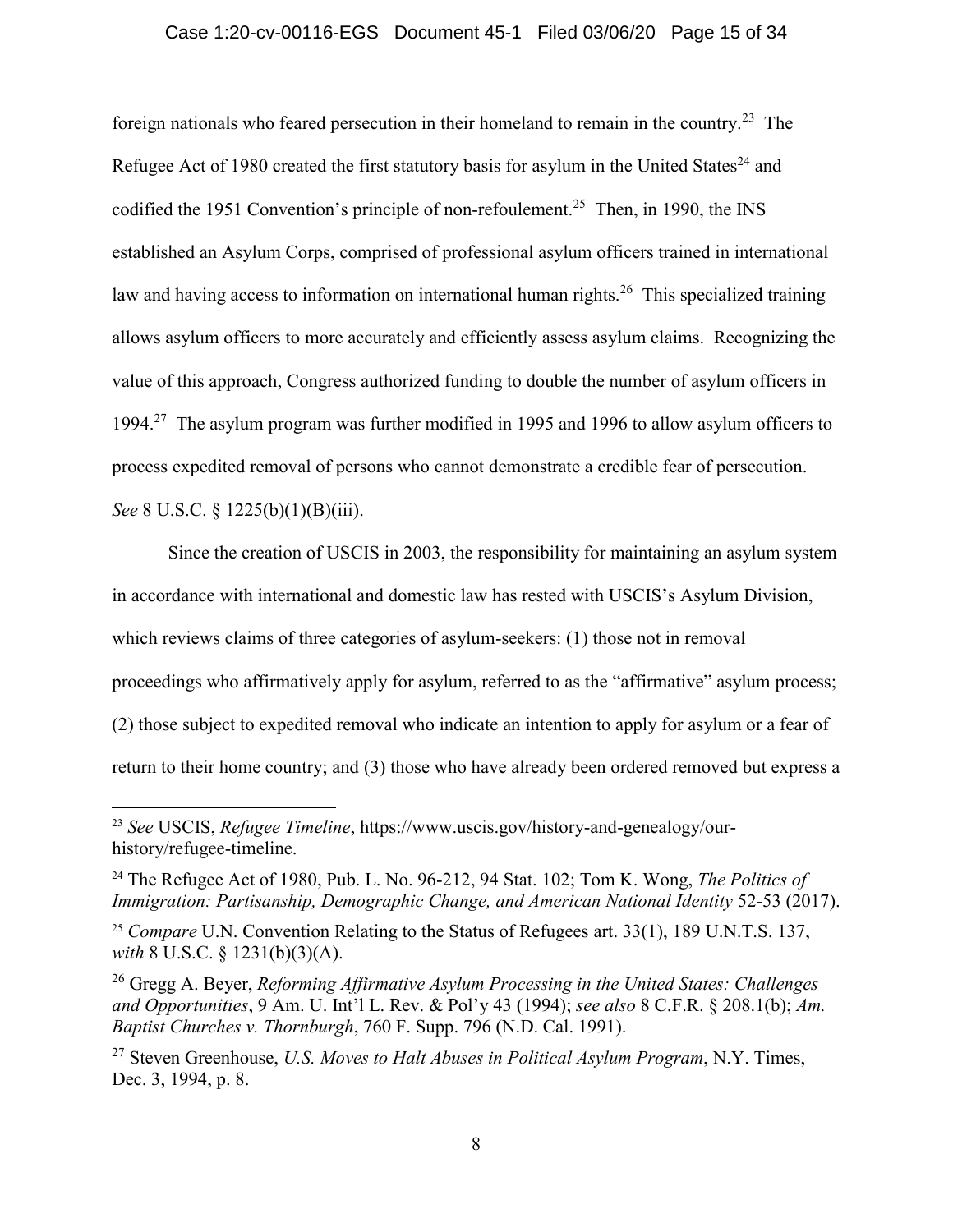### <span id="page-15-1"></span>Case 1:20-cv-00116-EGS Document 45-1 Filed 03/06/20 Page 16 of 34

<span id="page-15-5"></span><span id="page-15-4"></span><span id="page-15-3"></span>fear of return to their home country. In the first instance, the Division is tasked with adjudicating "affirmative" asylum applications. In the second instance, the Division determines whether the individual has a "credible fear" of persecution or torture. *See* 8 U.S.C. § 1225(b)(1)(B); *see also*  8 C.F.R. §§ 208.30, 235.3. If the Division so determines, the individual may apply for asylum or withholding of removal as a defense to removal in a formal removal proceeding before an immigration judge. In the third instance, the Division must determine whether an individual who has already been ordered removed but expresses a fear of return to the removal country has a "reasonable fear" of persecution or torture in that country. *See* 8 C.F.R. §§ 238.1, 241.8, 208.31. If the Division determines as such, the individual is referred to an immigration judge for withholding-only proceedings, in which the individual may seek withholding of removal under INA  $\S$  241(b)(3) (codified as  $\S$  U.S.C.  $\S$  1231(b)(3)), or withholding of removal under regulations implementing CAT obligations. This agile process strikes an appropriate balance between offering protection to qualified asylum seekers, enforcing applicable laws, and addressing national security concerns by working to mitigate fraud and abuse.

<span id="page-15-2"></span>American leadership in refugee assistance and the effectiveness of our processes for dealing with displaced people are perhaps best reflected in the sheer number of refugees—nearly 5 million representing well over 70 nationalities<sup>28</sup>—successfully absorbed into the United States since World War II. Forging new lives out of turmoil and trauma, refugees have contributed much to the fabric of American life and are integral to our success as a nation of immigrants.

## <span id="page-15-0"></span>**B. The World is Experiencing Another Wave of Displacement**

Today, the world is in the throes of a migration crisis that is unprecedented in its scale.<sup>29</sup>

<span id="page-15-6"></span><sup>28</sup> David W. Haines, *Safe Haven? A History of Refugees in America* 4 (2010).

<span id="page-15-7"></span><sup>29</sup> *See* UNHCR, *Global Trends: Forced Displacement in 2018* [hereinafter "*Global Trends*"] at 4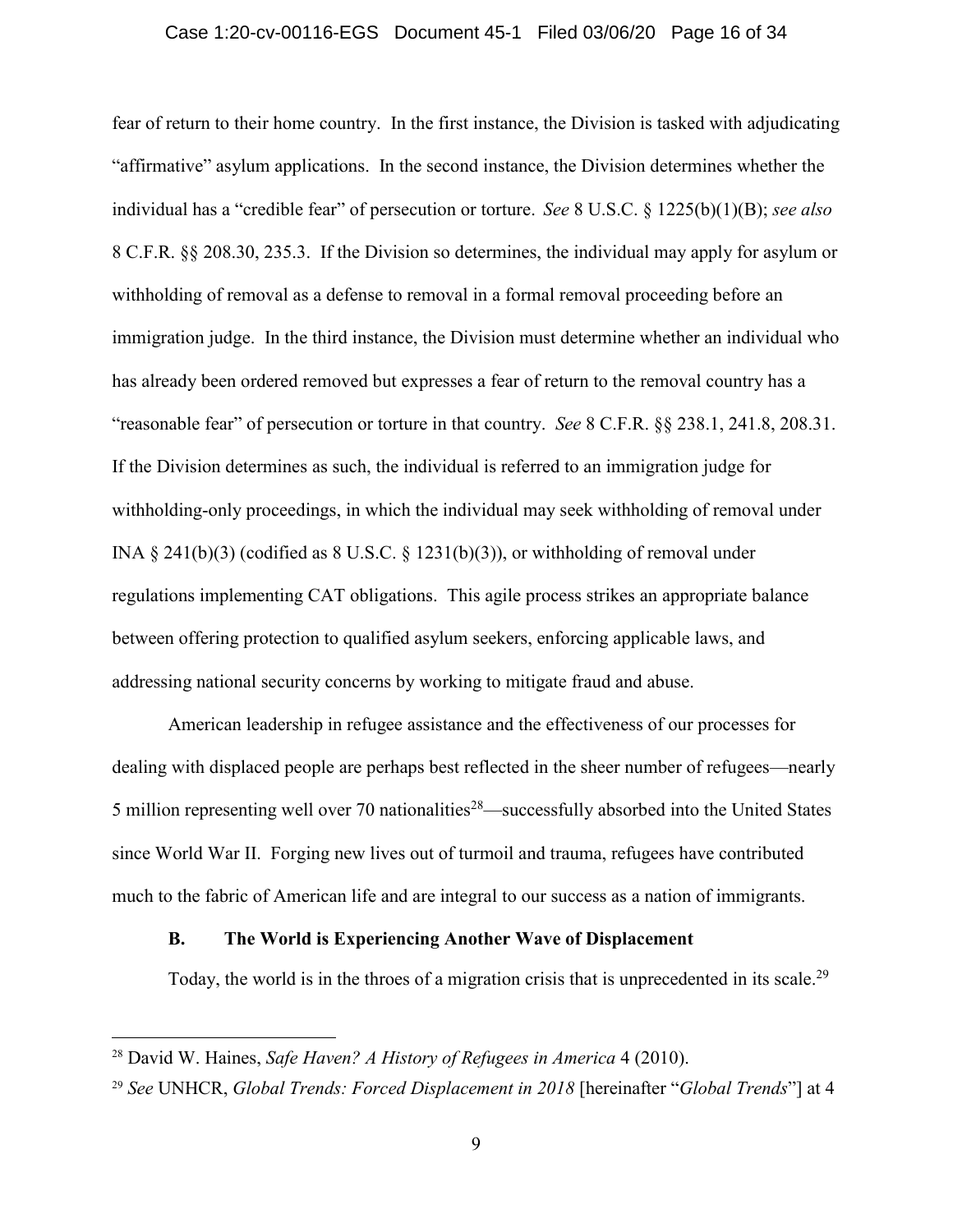In 2018, there were 70.8 million individuals forcibly displaced from their homes.<sup>30</sup> This displacement spans the globe, from the Middle East to Africa to Asia to Central America—a region that has a legacy of violence and fragile institutions resulting in part from the civil wars of the 1980s.<sup>31</sup> Now, perhaps more than ever, America needs to continue its longstanding tradition of offering protection, freedom, and opportunity to the vulnerable and persecuted.<sup>32</sup>

# <span id="page-16-0"></span>**C. The ACA Rule is the Most Extreme Measure in the Assault on the American Commitment of Providing Safe Haven to the Persecuted**

Despite the pressing need to afford protection to refugees fleeing violence and persecution, America's refugee resettlement and asylum systems are under siege. The Trump Administration has implemented a barrage of measures whose impact and intent are to dismantle the pillars of our defining role as a refuge for the world's persecuted, its "huddled masses yearning to breathe free."<sup>33</sup> After temporarily suspending the U.S. Refugee Admissions Program altogether at the start of  $2017<sup>34</sup>$ , the Administration has increasingly slashed the number of refugees who can be resettled in the country each year—from 50,000 in Fiscal Year 2017 (a decrease of more than 50% from 2016) to 45,000 in Fiscal Year 2018, 30,000 in Fiscal Year

(June 20, 2019), *available at* https://www.unhcr.org/globaltrends2018/.

<sup>30</sup> *Id.* at 2.

 $\overline{a}$ 

<span id="page-16-4"></span><sup>31</sup> *Id*. at 2-3, 7.

<span id="page-16-1"></span><sup>33</sup> Emma Lazarus, *The New Colossus*, Nov. 2, 1883.

<span id="page-16-3"></span><sup>34</sup> See Executive Order Protecting the Nation From Foreign Terrorist Entry Into the United States (Mar. 6, 2017) (discussing E.O. 13769 of Jan. 27, 2017), *available at* https://www. whitehouse.gov/presidential-actions/executive-order-protecting-nation-foreign-terrorist-entryunited-states-2/.

<span id="page-16-2"></span><sup>32</sup> *See* Examining the Syrian Humanitarian Crisis From the Ground (Part II) Before the Subcomm. on the Middle East and North Africa of the House Comm. on Foreign Affairs, 114th Cong. 114-115 (2017) (written testimony of Leon Rodriguez, Director, U.S. Citizenship and Immigration Servs., Dep't of Homeland Security), http://docs.house.gov/meetings/.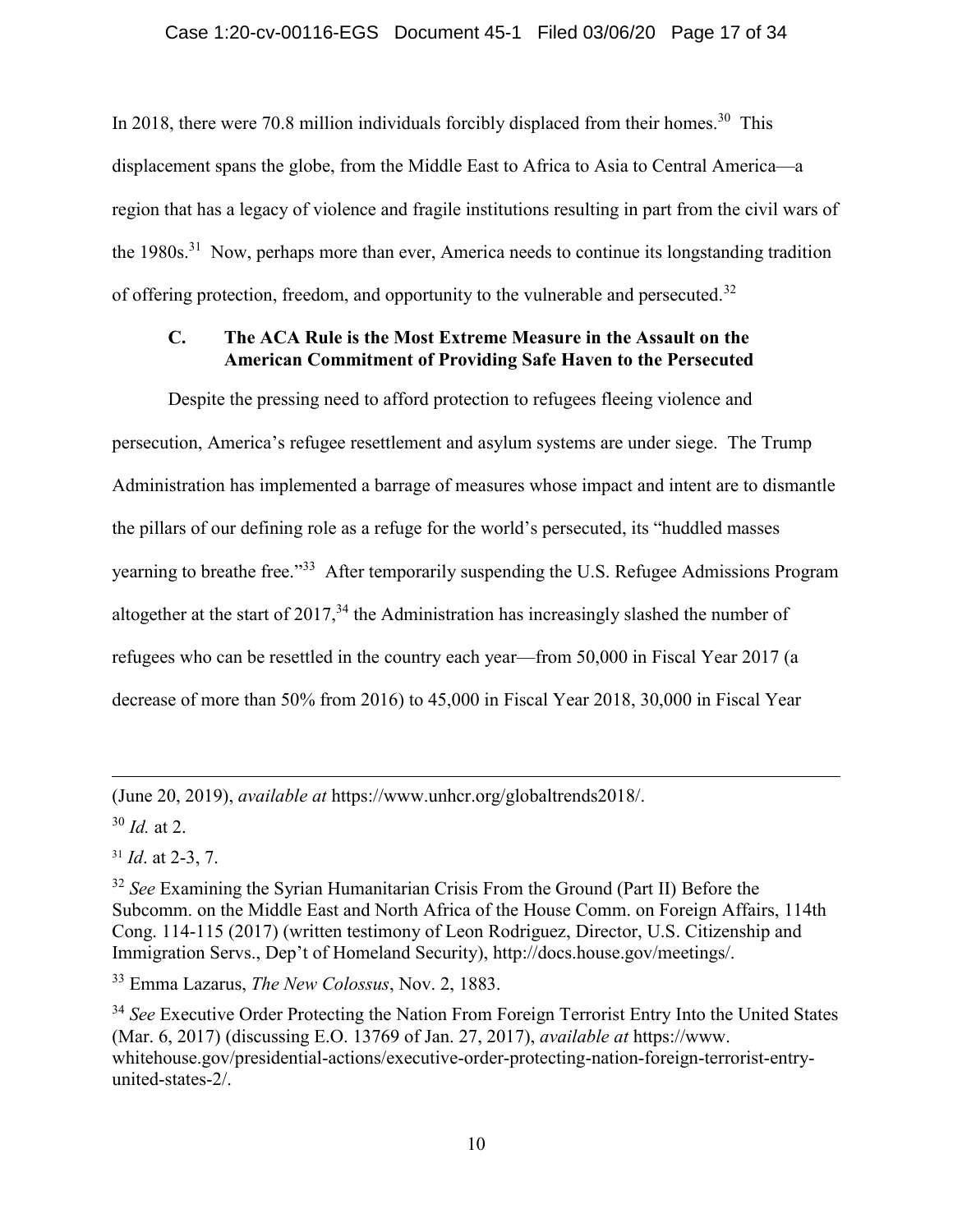## Case 1:20-cv-00116-EGS Document 45-1 Filed 03/06/20 Page 18 of 34

2019, and 18,000 in Fiscal Year  $2020^{35}$ —and has actually admitted far fewer.<sup>36</sup> At our southern border, America's asylum system has fared no better. In 2019, the Administration promulgated and implemented what it euphemistically referred to as the "Migrant Protection Protocols"  $("MPP")$ ,<sup>37</sup> which require asylum seekers to remain in Mexico pending adjudication of their asylum application, often under life-threatening conditions and without access to legal and supportive services.<sup>38</sup> The same year, the Administration implemented the "Third Country Transit Bar," a rule categorically denying asylum to almost anyone crossing into the United States through the southern border without first having applied for and been denied asylum in any country through which they transited.<sup>39</sup>

The ACA Rule is the most extreme of these measures to date. It has turned the American asylum system on its head: Rather than have their asylum claims heard, refugees from the Northern Triangle countries are permanently removed to other Northern Triangle countries which are themselves some of the most dangerous countries on earth and are the source of large numbers of refugees. As a result, a carefully crafted asylum system has been upended, its aims nightmarishly subverted from protection to punishment for seeking to cross our southern border.

<span id="page-17-5"></span><sup>35</sup> Michael D. Shear and Zolan Kanno-Youngs, *U.S. Cuts Refugee Program Again, Placing Cap at 18,000 People*, N.Y. Times, Sep. 27, 2019 at A16.

<span id="page-17-1"></span><sup>&</sup>lt;sup>36</sup> For example, "[j]ust 22,491 refugees were resettled in the U.S. in fiscal year 2018, roughly half the 45,000 cap." Deborah Amos, *2018 Was Year of Drastic Cuts to U.S. Refugee Admissions*, NPR, *available at* https://www.npr.org, Dec. 27, 2018.

<span id="page-17-2"></span><sup>&</sup>lt;sup>37</sup> Dep't of Homeland Sec., Press Release, Migrant Protection Protocols (Jan. 24, 2019), *available at* https://www.dhs.gov/news/2019/01/24/migrant-protection-protocols.

<span id="page-17-4"></span><span id="page-17-3"></span><sup>38</sup> The risks faced by migrants under MPP have been well documented. *See*, *e.g.*, Human Rights First, *Report: Orders From Above: Massive Human Rights Abuses Under Trump Administration Return to Mexico Policy*, Oct. 2019; Jonathan Blitzer, *How the U.S. Asylum System is Keeping Migrants at Risk in Mexico*, The New Yorker, Oct. 1, 2019.

<span id="page-17-0"></span><sup>&</sup>lt;sup>39</sup> Asylum Eligibility and Procedural Modifications, 84 Fed. Reg. 33,829-45 (Jul. 16, 2019) (codified at 28 C.F.R. Pt. 208).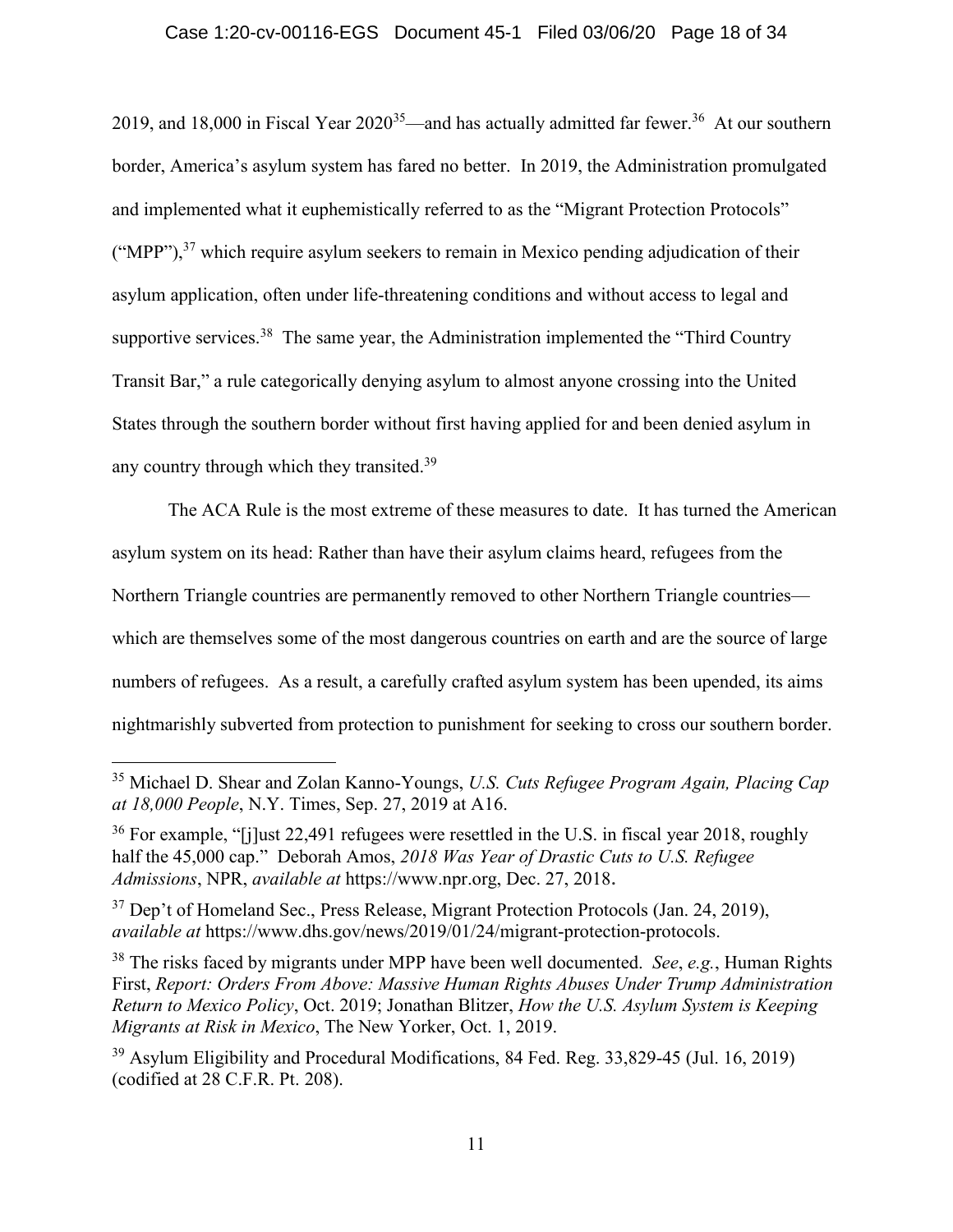Where it once sought to identify and welcome those with meritorious claims of persecution under international law, it now erects barriers indiscriminately and without regard for the safety of the most vulnerable of people.

# <span id="page-18-0"></span>**II. THE ACA RULE VIOLATES AMERICAN ASYLUM LAW AND INTERNATIONAL TREATY OBLIGATIONS**

<span id="page-18-4"></span><span id="page-18-2"></span>The non-refoulement requirement of the 1967 Protocol and the CAT is a bedrock principle of international law governing asylum that is also codified in our domestic law. *See* 8 U.S.C. § 1231(b)(3); *see also I.N.S. v. Aguirre-Aguirre*, 526 U.S. 415, 427 (1999). Indeed, United States law expressly prohibits the Attorney General from removing a migrant to a country if the "the alien's life or freedom would be threatened in that country because of the alien's race, religion, nationality, membership in a particular social group, or political opinion." 8 U.S.C. § 1231(b)(3). The ACA Rule violates this non-refoulement obligation because, under the rule, individuals whose lives and freedoms would be threatened on the basis of a protected characteristic in Guatemala, or who would be in danger of being subjected to torture in Guatemala, will nonetheless be expelled to Guatemala without an opportunity to apply for asylum in the United States. The ACA Rule thus places *amicus curiae*'s members at risk of participating in the widespread violation of international and domestic law—something they did not sign up to do when they decided to become asylum and refugee officers.

# <span id="page-18-3"></span><span id="page-18-1"></span>**A. The ACA Rule Sends Asylum Seekers to Dangerous Countries in Violation of Statutory Requirements and Treaty Obligations**

Congress has expressly decreed that migrants who arrive at the United States border have the right to apply for asylum in the country subject to narrow exceptions. *See* 8 U.S.C. §§ 1158(a)(1)-(2). The exception relevant here—the "safe third country" exception—stems from the Preamble to the 1951 Convention, which acknowledges that "the grant of asylum may place unduly heavy burdens on certain countries, and that a satisfactory solution . . . cannot therefore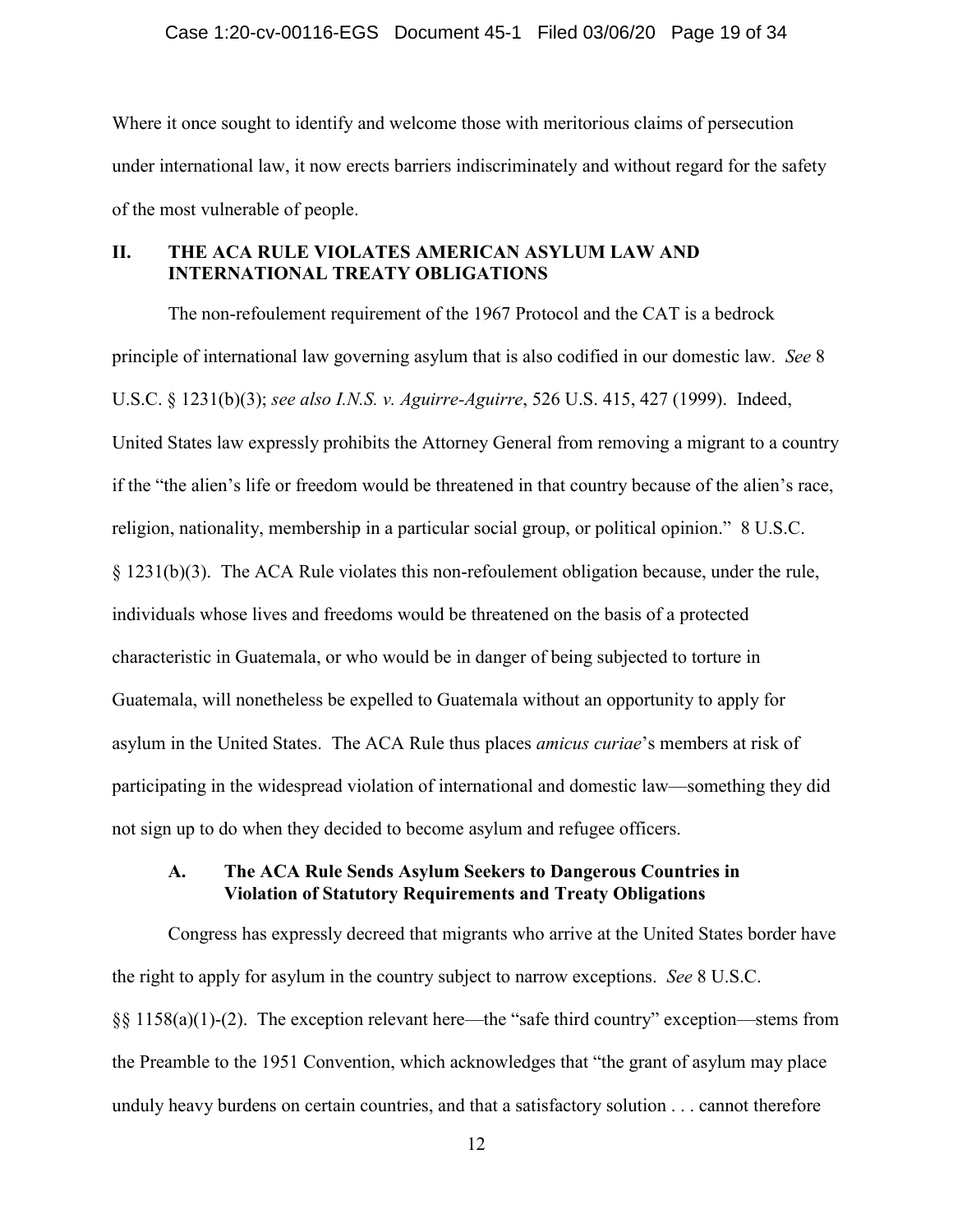## Case 1:20-cv-00116-EGS Document 45-1 Filed 03/06/20 Page 20 of 34

be achieved without international co-operation."<sup>40</sup> The exception is designed to address "the phenomenon of refugees and asylum seekers 'who move in an irregular manner from countries *in which they have already found protection*, in order to seek asylum or permanent resettlement elsewhere."<sup>41</sup> Through this exception, Congress carefully balanced the need to afford asylum to persecuted people against the need to share that burden with other countries that are willing and able to provide similar protection.<sup>42</sup> Congress did so by decreeing that, for the "safe third country" bar to apply, the Attorney General must "determine[] that the alien may be removed, pursuant to a bilateral or multilateral agreement, to a country . . . *in which the alien's life or freedom would not be threatened* on account of [a protected class], *and where the alien would have access to a full and fair procedure for determining a claim to asylum or equivalent temporary protection*  $\dots$ ." 8 U.S.C. § 1158(a)(2)(A) (emphasis added).

<span id="page-19-0"></span>Contrary to that Congressional mandate, the ACA Rule sends asylum seekers to countries in which their lives and freedom are directly threatened. Guatemala, Honduras, and El Salvador are simply not safe for most asylum seekers. In fact, these countries are among the most dangerous in the world, routinely leading in the rate of intentional homicides and generating significant numbers of refugees themselves.<sup>43</sup> Reports abound of transnational gangs

<span id="page-19-1"></span><sup>40</sup> U.N. Convention Relating to the Status of Refugees, Preamble, July 28, 1951, 19 U.S.T. 6259, 189 U.N.T.S. 137.

<span id="page-19-2"></span><sup>41</sup> María-Teresa Gil-Bazo, *The Safe Third Country Concept in International Agreements on Refugee Protection*, 33/1, Netherlands Quarterly of Human Rights 42, at 47 (2015) (emphasis added) (quoting the Executive Committee of the UNHCR's Conclusion No. 58(XL)).

<sup>42</sup> *See id.*

<sup>43</sup> *See* Pls.' App. (ECF No. 39) at DHSFF107, 437, 462, 548, 598, 616, 682-83, 695, 1233, 1255, 1260; USCIS19, 26. El Salvador and Guatemala were the first and second most common nationality of origin for asylum applicants during 2018, with Honduras following at fourth. *Global Trends*, *supra* note 29, at 40; *see also* 84 Fed. Reg. at 63,995 ("Asylum claims by aliens from El Salvador, Guatemala, and Honduras account for over half of the pending asylum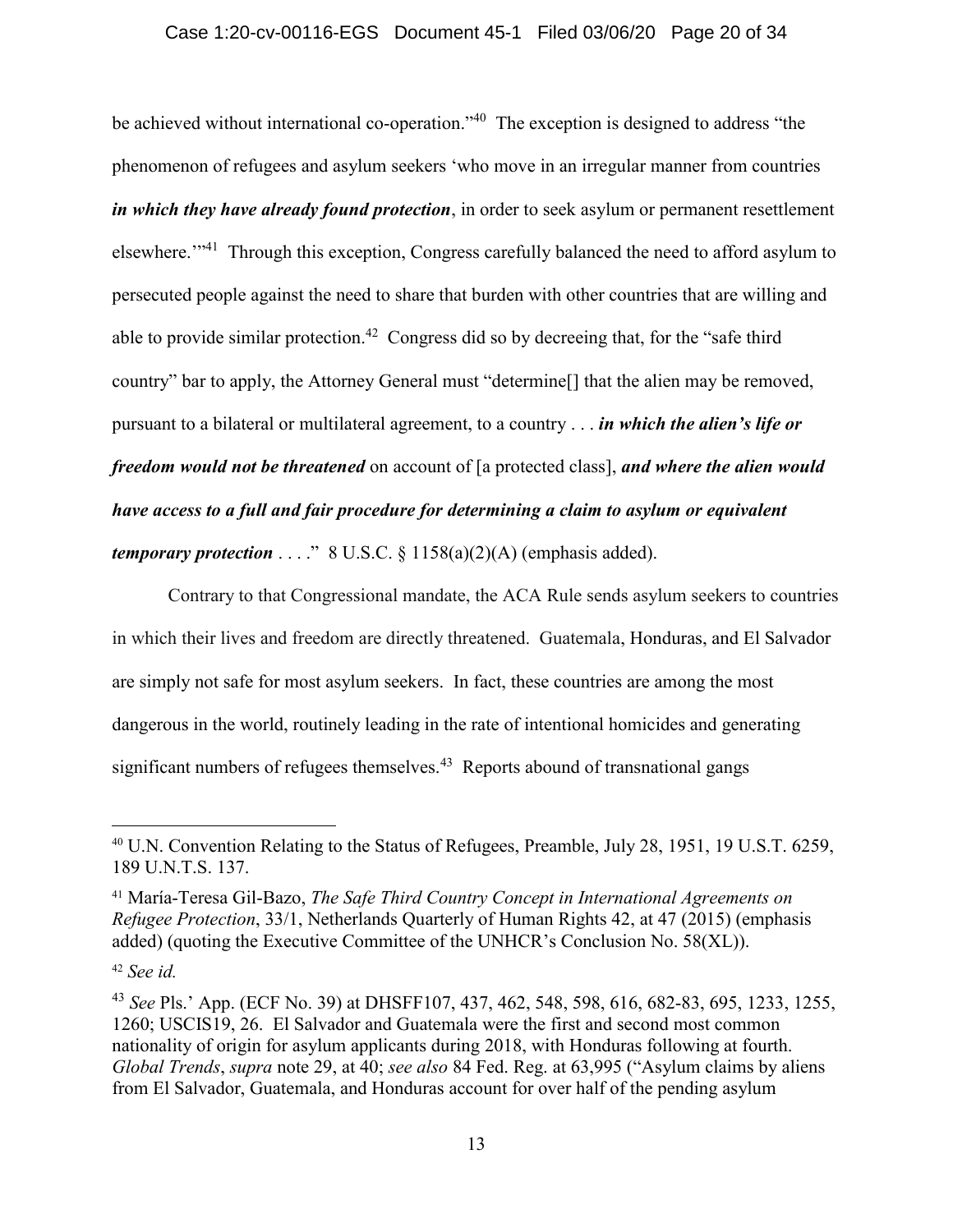perpetrating systemic and extreme violence against men, women, and children on the basis of perceived associations (for example, as rival gang members based upon refusal to join a gang);<sup>44</sup> of women and girls abused, trafficked, raped, or killed specifically on the basis of their sex;<sup>45</sup> and of LGBTI and indigenous individuals subjected to violence and discrimination restricting access to basic necessities.<sup>46</sup> In these countries, law enforcement has proven unable or unwilling to curtail the violence such that criminal actors operate with impunity.<sup>47</sup>

The danger that Honduran and Salvadoran asylum-seekers face upon removal to Guatemala is functionally identical to, and perhaps even greater, than that which drove them from their home countries—they may face persecution not only on the same basis as they would if returned home, but are additionally vulnerable as migrants in Guatemala.<sup>48</sup> As our own

 $\overline{a}$ 

<span id="page-20-1"></span><sup>44</sup> *See* UNHCR, *Eligibility Guidelines for Assessing the International Protection Needs of Asylum Seekers from Guatemala*, Jan. 2018 [hereinafter "UNHCR Guidelines"] at 39-44; UNHCR, *Women on the Run: First-Hand Accounts of Refugees Fleeing El Salvador, Guatemala, Honduras, and Mexico*, Oct. 2015 [hereinafter "*Women on the Run*"] at 19-23; ECF No. 39 at DHSFF1233.

<span id="page-20-0"></span><sup>45</sup> *Women on the Run*, *supra* note 44, at 4-6; *UNHCR Guidelines*, *supra* note 44, at 46-48; *KIND Report*, *supra* note 43, at 3; ECF No. 39 at DHSFF682.

<sup>46</sup> *KIND Report*, *supra* note 43, at 4; *Women on the Run*, *supra* note 44, at 36- 37; U.S. Dep't of State, Guatemala 2018 Human Rights Report at 20-22 [hereinafter "*2018 Guatemala Report*"]; ECF No. 39 at DHSFF437, 616, 695.

<sup>47</sup> *See*, *e.g.*, *Women on the Run*, *supra* note 44, at 23, 24; *2018 Guatemala Report*, *supra* note 46 at 1; U.S. Dep't of State, El Salvador 2018 Human Rights Report [hereinafter "*2018 El Salvador Report*"] at 1, 16, 20; U.S. Dep't of State, Honduras 2018 Human Rights Report [hereinafter "*2018 Honduras Report*"] at 1; KIND Report, *supra* note 43, at 4, 7-9; ECF No. 39 at DHSFF462 (impunity rate for homicide in Guatemala exceeds 98%).

<sup>48</sup> Human Rights First, *Is Guatemala Safe for Refugees and Asylum Seekers?*, Jul. 1, 2019

claims."); Kids in Need of Defense ("KIND"), *Neither Security Nor Justice: Sexual and Gender-Based Violence and Gang Violence in El Salvador, Honduras, and Guatemala*, *available at*  https://supportkind.org/wp-content/uploads/2017/05/Neither-Security-nor-Justice\_SGBV-Gang-Report-FINAL.pdf, May 2017 [hereinafter "*KIND Report*"], at 3 (noting the countries' "staggering homicide rates," including "some of the highest rates of femicide, or the gendermotivated killing of women and girls, in the world").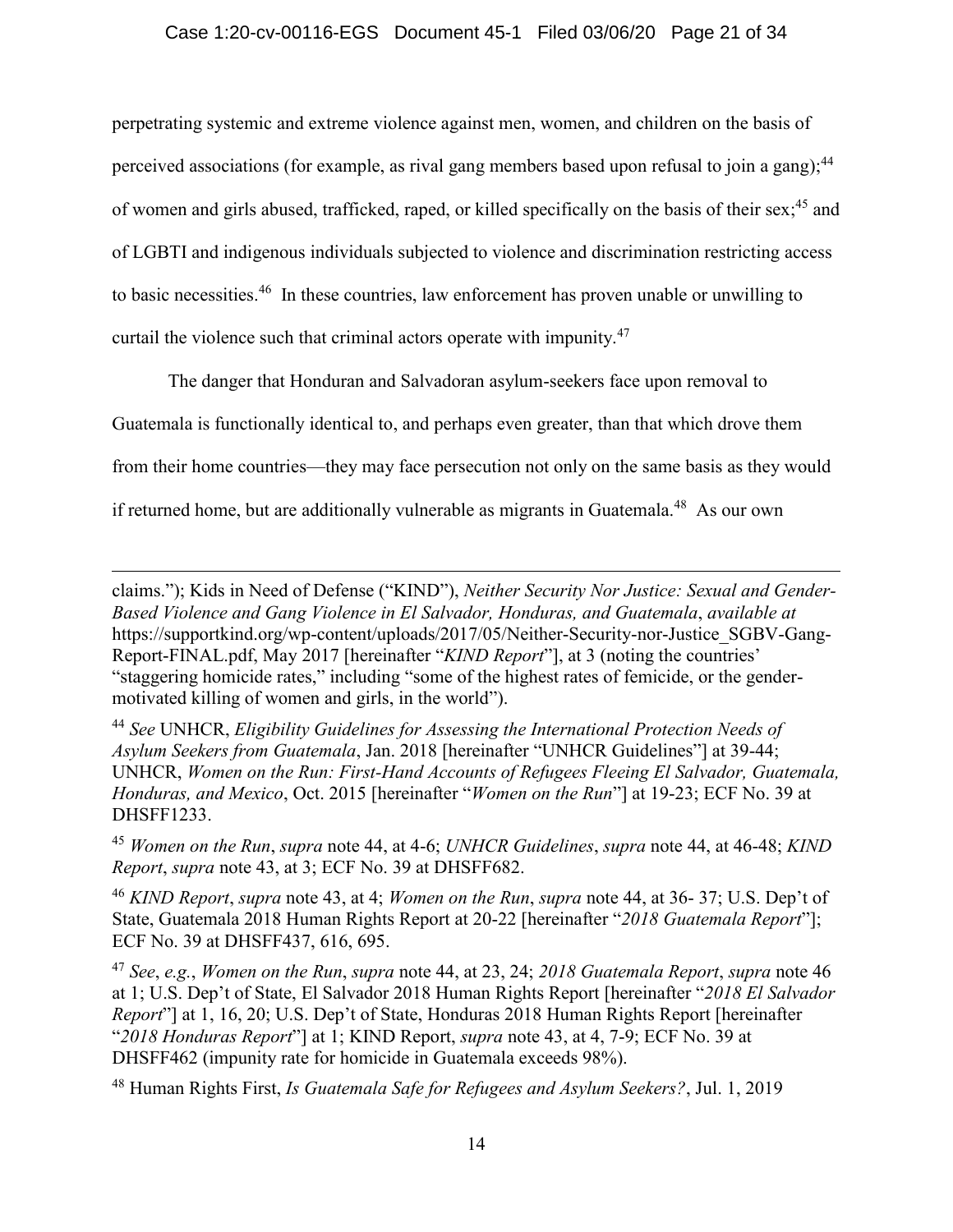## Case 1:20-cv-00116-EGS Document 45-1 Filed 03/06/20 Page 22 of 34

government has acknowledged, violent crime pervades every corner of the country, <sup>49</sup> often targeting women, LGBTI persons, persons with disabilities, members of indigenous communities, and other minorities, and impunity is widespread.<sup>50</sup> Migrants in Guatemala have been the targeted victims of robbery, rape, and other violent assaults, and "[w]omen and children from other countries are exploited for sex trafficking."<sup>51</sup> Guatemala's own president, Alejandro Giammattei, declared as president-elect that he "do[es] not think Guatemala fulfills the requirements to be a safe third country" and that it does not "have the capacity" to deal with migrants.<sup>52</sup> Even DHS acknowledged it has no idea what will happen to asylum seekers removed to Guatemala under the ACA, noting uncertainty as to who will provide shelter, food, transportation, and other care.<sup>53</sup>

The same will be true of Guatemalans sent to El Salvador, Salvadorans sent to Honduras,

and so on. To reshuffle Central Americans within the Northern Triangle in the face of known

dangers endemic to the region for particular groups evinces a callous disregard for the well-being

 $\overline{a}$ 

<sup>49</sup> U.S. Dep't of State Overseas Sec. Advisory Council, *Guatemala 2019 Crime & Safety Report*, Feb. 28, 2019 [hereinafter "*OSAC Guatemala 2019 Report*"] at 1 ("Even the most upscale residential and commercial areas [in] Guatemala . . . experience violent crimes in broad daylight."); ECF No. 39 at, *e.g.*, DHSFF1233.

<sup>50</sup> *2018 Guatemala Report*, *supra* note 46 at 1, 16, 19-22; *HRF: Is Guatemala Safe?*, *supra* note 48; ECF No. 39 at DHSFF437, 616, 682, 695.

<sup>51</sup> *Women on the Run*, *supra* note 44, at 43; *HRF: Is Guatemala Safe?*, *supra* note 48 ("Guatemalan police, military, and elected officials have been placed under investigation for paying [migrant] children for sex acts, facilitating child sex trafficking, or protecting venues where trafficking occurs"); ECF No. 39 at DHSFF548, 683.

<span id="page-21-1"></span><sup>52</sup> Sonia Perez, *President-elect says Guatemala can't do migrant deal with US*, Associated Press, Aug. 14, 2019.

<span id="page-21-0"></span><sup>53</sup> Homeland Sec. Advisory Counsel, *CBP Families and Children Care Panel Final Report* [hereinafter "*CBP Families and Children Report*"] (Nov. 14, 2019) at 9-10.

*available at* https://www.humanrightsfirst.org/resource/guatemala-safe-refugees-and-asylumseekers [hereinafter "*HRF: Is Guatemala Safe?*"]; ECF No. 39 at USCIS11; DHSFF112, 548, 683.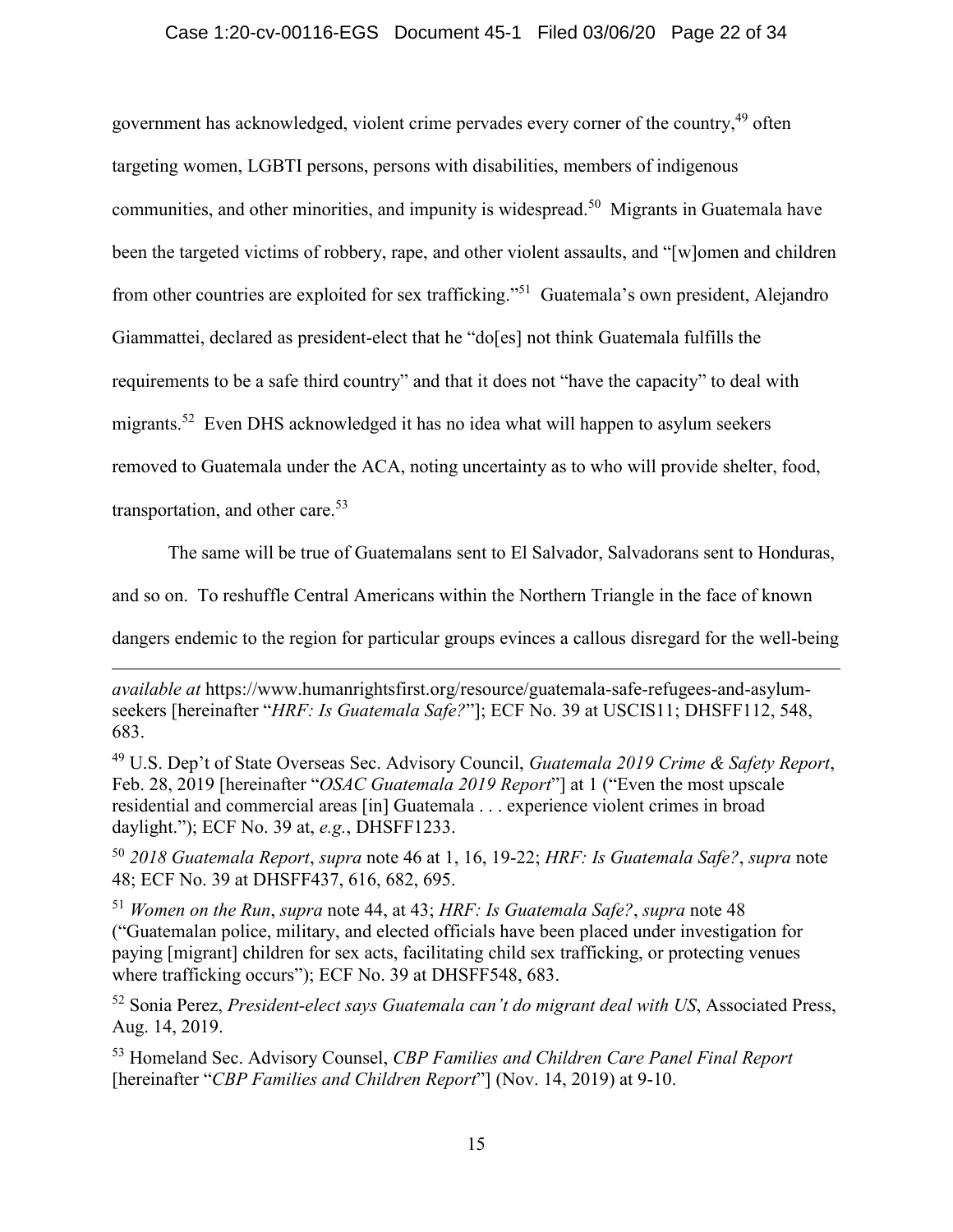of asylum seekers in gross violation of our domestic law and post-war treaty obligations.

Compounding these immediate dangers, Guatemala lacks any functioning system for processing asylum applications, such that it does not afford migrants access to a full and fair asylum procedure. According to the U.S. Department of State, migration and police authorities in Guatemala lack adequate training regarding the rules for establishing refugee status, and the identification and referral mechanisms for potential asylum seekers are inadequate.<sup>54</sup> This lack of training only exacerbates the threshold problem of inadequate staffing more generally. In 2018, only 262 people applied for refugee status in Guatemala, with only three staff members interviewing asylum applicants.<sup>55</sup> As one former State Department official noted, Guatemala's asylum system is "embryonic."<sup>56</sup>

The pervasive dangers facing asylum seekers and inadequacies of the asylum system in Guatemala have resulted in migrants abandoning their claims altogether in that country. Indeed, "[o]f the 143 Hondurans and Salvadorans sent to Guatemala [as of January 14, 2020], only five ha<sup>[d]</sup> applied for asylum, according to the country's migration agency."<sup>57</sup> With no other option, many of these refugees resign to their fate and return to the dangerous countries from which they originally fled.<sup>58</sup> As a result, the ACA Rule leads to refoulment of asylum seekers not only to

 $\overline{a}$ 

<span id="page-22-1"></span><sup>57</sup> Kevin Sieff, *The U.S. is Putting Asylum Seekers on Planes to Guatemala — Often Without Telling Them Where They're Going*, Wash. Post: The Americas (Jan. 14, 2020), https://www.washingtonpost.com/world/the\_americas/the-us-is-putting-asylum-seekers-onplanes-to-guatemala--often-without-telling-them-where-theyre-going/2020/01/13/0f89a93a-3576-11ea-a1ff-c48c1d59a4a1\_story.html.

<span id="page-22-2"></span><sup>58</sup> Patrick J. McDonnell and Molly O'Toole, *Mexico Balks at U.S. Plan to Send Mexican Asylum Seekers to Guatemala*, L.A. Times, Jan. 7, 2020, *available at* https://www.latimes.com/world-

<sup>54</sup> *2018 Guatemala Report*, *supra* note 46, at 13.

<sup>55</sup> *HRF: Is Guatemala Safe?, supra* note 48.

<span id="page-22-0"></span><sup>56</sup> David C. Adams, *Guatemala's 'embryonic' asylum system lacks capacity to serve as safe U.S. Partner, experts say*, Univision.com, Aug. 2, 2019.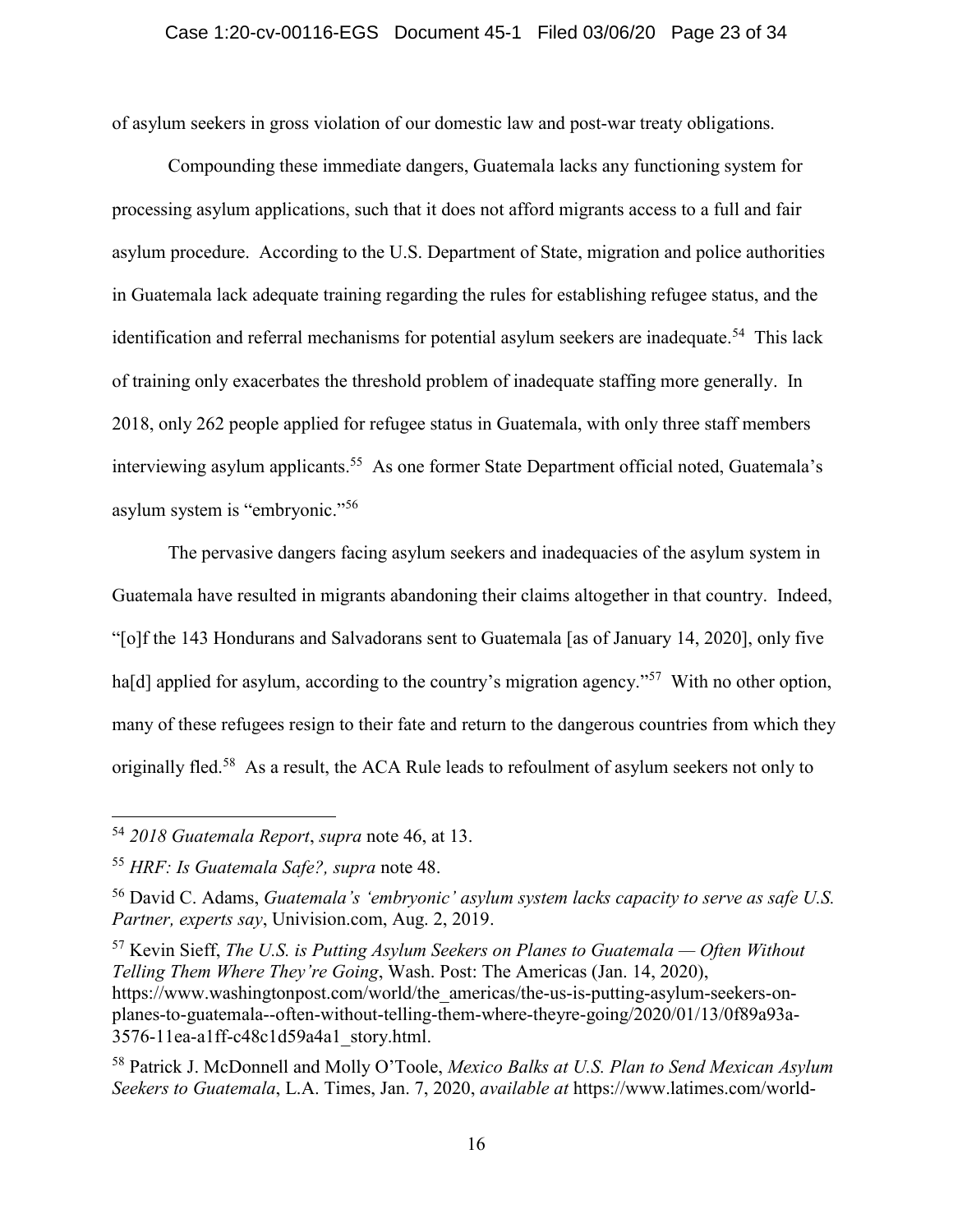<span id="page-23-0"></span>strange third countries but also back to their home countries where their lives may be at risk.

# **B. The Procedures Implementing the ACA Rule Do Not Safeguard Against Expulsion of Refugees to Where They Will Be Persecuted**

The procedures implemented by USCIS pursuant to the ACA Rule are not designed to and cannot safeguard against violation of our nation's non-refoulement obligation. *First,* under the ACA Rule, immigration officers do not ask asylum seekers being considered for removal to Guatemala whether they fear persecution or torture in that country. Rather, the migrant is provided a notice in the form of a "tear sheet" stating that if the applicant fears removal to that country due to the likelihood of torture or persecution on the basis of a protected ground, the applicant should affirmatively state such fear. *See* 84 Fed. Reg. at 64,009; USCIS283-85, 353- 55, 374. For those individuals who do not understand the notice or simply do not express a fear of removal to Guatemala for any number of reasons, the ACA Rule all but guarantees violation of the United States' non-refoulement obligations given the inherent dangers that migrants in Guatemala face.

*Second*, even where an asylum seeker affirmatively expresses a fear of removal to Guatemala on the basis of a protected ground, the resulting screening interview before an asylum officer is still likely to result in refoulement due to the unreasonably high evidentiary standard that will govern it.<sup>59</sup> Unlike in "credible fear" or "reasonable fear" interviews—summary proceedings that require an asylum applicant to demonstrate only a "*significant possibility*" of

nation/story/2020-01-07/mexico-balks-on-u-s-plan-to-send-mexican-asylum-seekers-toguatemala.

<span id="page-23-1"></span><sup>59</sup> *See* USCIS, Guidance for Implementing Section 235(b)(2)(C) of the Immigration and Nationality Act and the Migrant Protection Protocols, at 3-4, Jan. 28, 2019, *available at*  https://www.uscis.gov/sites/default/files/USCIS/Laws/Memoranda/2019/2019-01-28-Guidancefor-Implementing-Section-35-b-2-C-INA.pdf.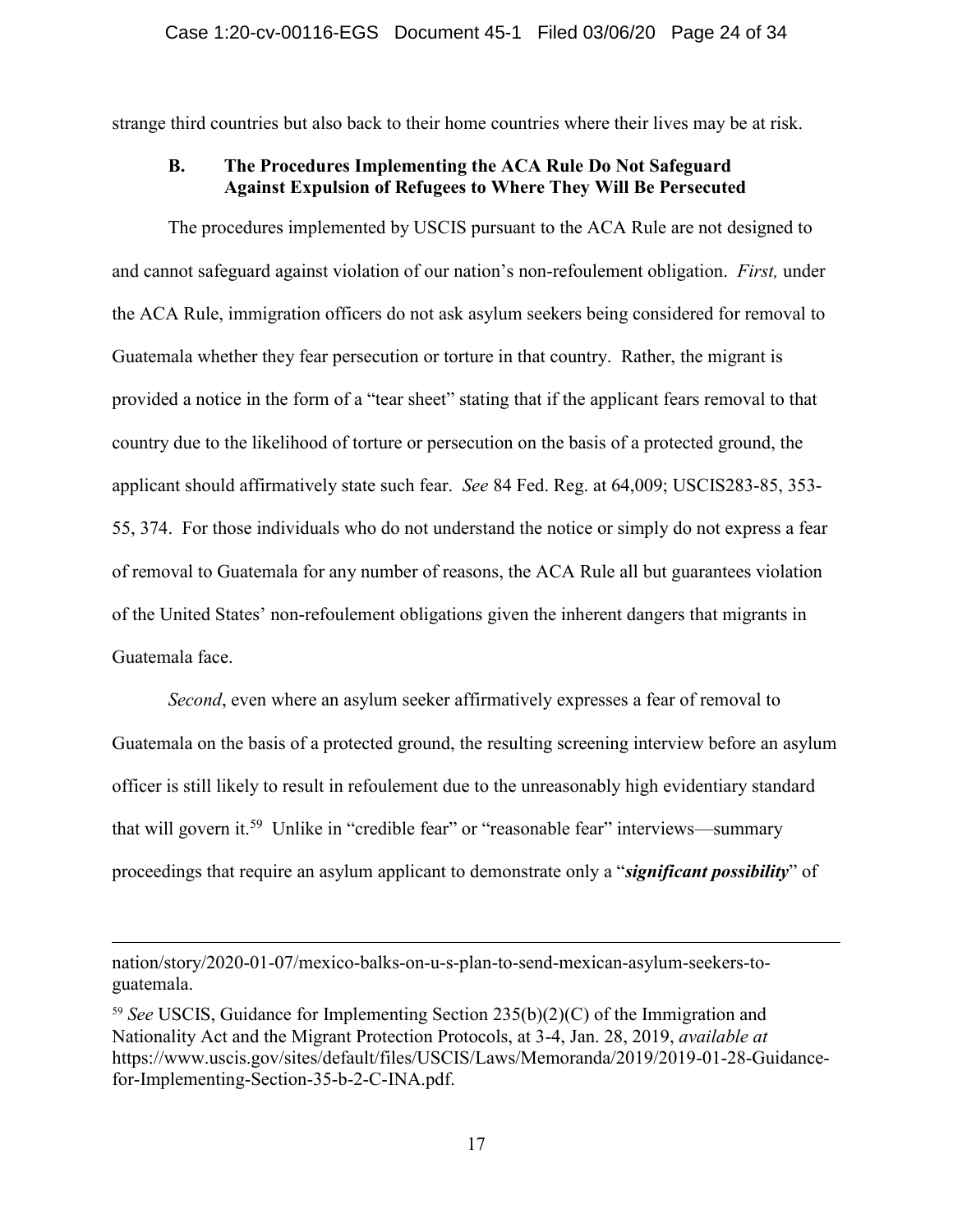### Case 1:20-cv-00116-EGS Document 45-1 Filed 03/06/20 Page 25 of 34

persecution or a "*well-founded fear*" of persecution, respectively<sup>60</sup>—a screening interview under the ACA Rule requires an applicant to establish that it is "*more likely than not*" that she will face persecution or torture in Guatemala. *See* 84 Fed. Reg. at 64,009.

<span id="page-24-2"></span><span id="page-24-1"></span><span id="page-24-0"></span>The stringent "more likely than not" standard required by the ACA Rule has traditionally been reserved for use in full-scale removal proceedings administered by immigration judges. And for good reason. In those proceedings, applicants are afforded substantial protections, such as a full hearing, notice of rights, access to counsel, time to prepare, and the rights to administrative and judicial review—protections that are not available in assessments conducted under the ACA Rule. *See* 8 U.S.C. §§ 1229a(b)(4)(A)-(B), 1362; 8 C.F.R. § 1240.3; *see also Colemenar v. I.N.S.*, 210 F.3d 967, 971 (9th Cir. 2000). Indeed, under the ACA Rule, the asylum officer's assessment can be performed over the phone and the asylum seeker is not permitted access to counsel during the interview. *See* 84 Fed. Reg. at 64,003, 64,009; ECF No. 39 at USCIS282. The lack of counsel is especially problematic because, at the time of the interviews, many asylum seekers do not fully understand the dangers they may face in Guatemala since they were only passersby in that country *en route* to the United States or may have never even been to Guatemala. Nor is the asylum officer's determination reviewable by an immigration judge. *See*  84 Fed. Reg. at 64,008-09.

Moreover, the ACA Rule fails to provide even the basic procedural protections available to asylum applicants subject to "credible fear" and "reasonable fear" interviews governed by less stringent evidentiary burdens. Upon referral to a "credible fear" interview, asylum seekers are provided Form M-444, titled "Information about Credible Fear Interview," which describes the

<span id="page-24-3"></span><sup>60</sup> *See* USCIS PM-602-0162: Guidance for Processing Reasonable Fear, Credibly Fear, Asylum, and Refugee Claims in Accordance with *Matter of A-B-*, July 11, 2018.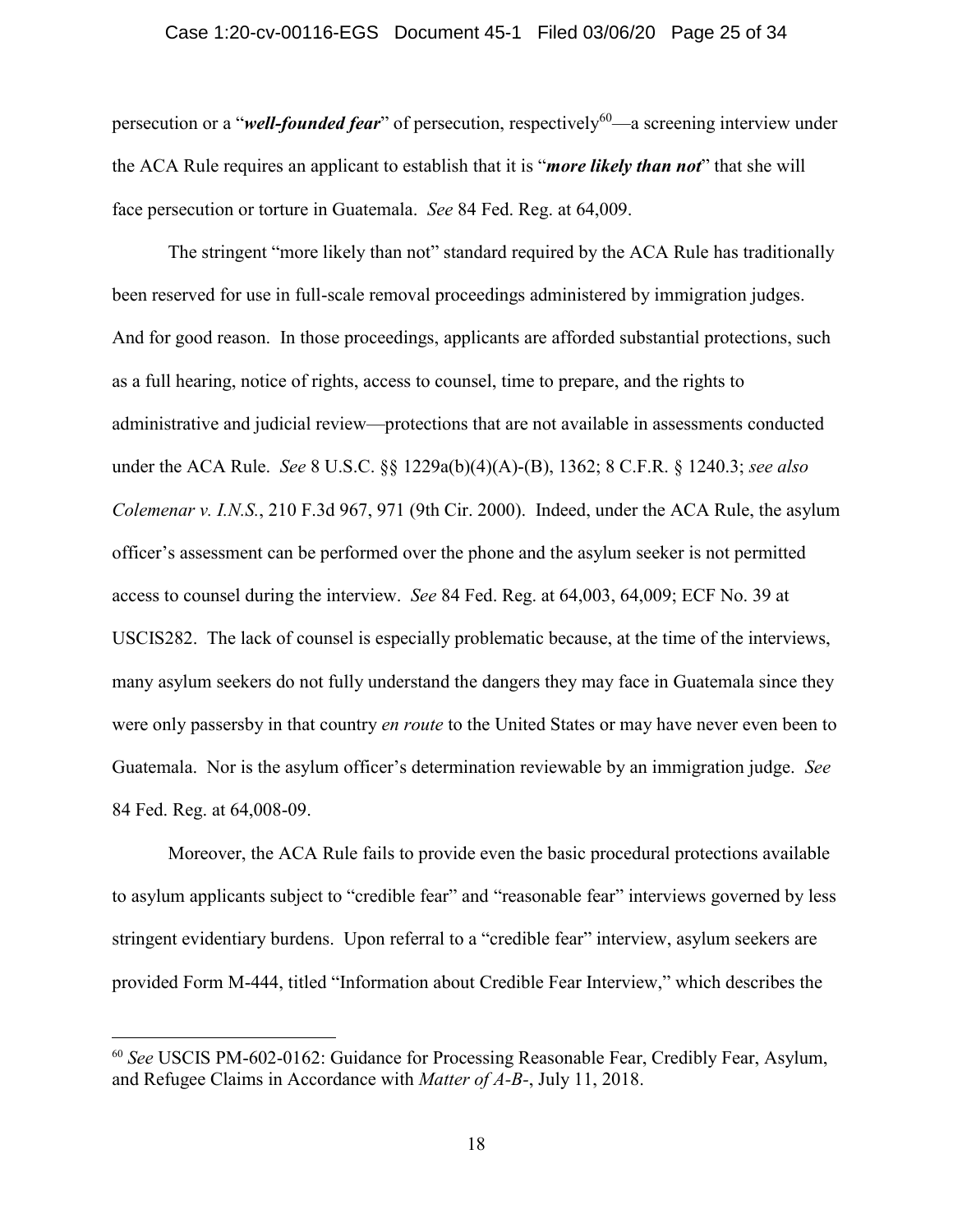### <span id="page-25-2"></span>Case 1:20-cv-00116-EGS Document 45-1 Filed 03/06/20 Page 26 of 34

purpose of the interview and informs the applicant of: (i) the right to consult with other persons (including counsel); (ii) the right to request review of the asylum officer's determination by an immigration judge; (iii) the consequences of a failure to establish "credible fear"; and (iv) the right to rest 48 hours prior to the interview. 8 C.F.R. § 235.3(b)(4)(i). Before a "credible fear" assessment can proceed, the asylum officer is required to confirm that the asylum seeker has received Form M-444 and to verify that the asylum seeker understands the "credible fear" determination process. 8 C.F.R. § 208.30. Individuals referred for a "reasonable fear" interview are afforded similar protections. 8 C.F.R. § 208.31. These protections are designed to ensure that the United States does not violate its non-refoulement obligation. But the ACA Rule affords none of these safeguards, while, at the same time, requiring the application of a higher standard.

<span id="page-25-1"></span><span id="page-25-0"></span>The standards of proof differ across stages for a reason. The standard is lower in the "credible fear" and "reasonable fear" interviews conducted before asylum officers because those interviews are *preliminary* assessments that efficiently dispose of facially unsupportable claims for relief under asylum law, the withholding procedures, or the CAT. Asylum seekers who show "credible" or "reasonable" fear in these interviews are then given the chance to make their case to an immigration judge in a full evidentiary hearing where the "more likely than not" standard is applied and asylum seekers are provided additional safeguards. Screening interviews of the type conducted under the ACA Rule or in the "credible fear" and "reasonable fear" contexts are not appropriate fora for applying the "more likely than not" standard because these interviews do not allow asylum seekers a full and fair opportunity to adequately present a case regarding their risk of persecution, nor do they provide asylum officers an adequate basis on which to make a reliable and accurate determination of an individual's risk of persecution in a given country. As asylum officers who conduct credible fear and reasonable fear interviews daily, Council 119's

19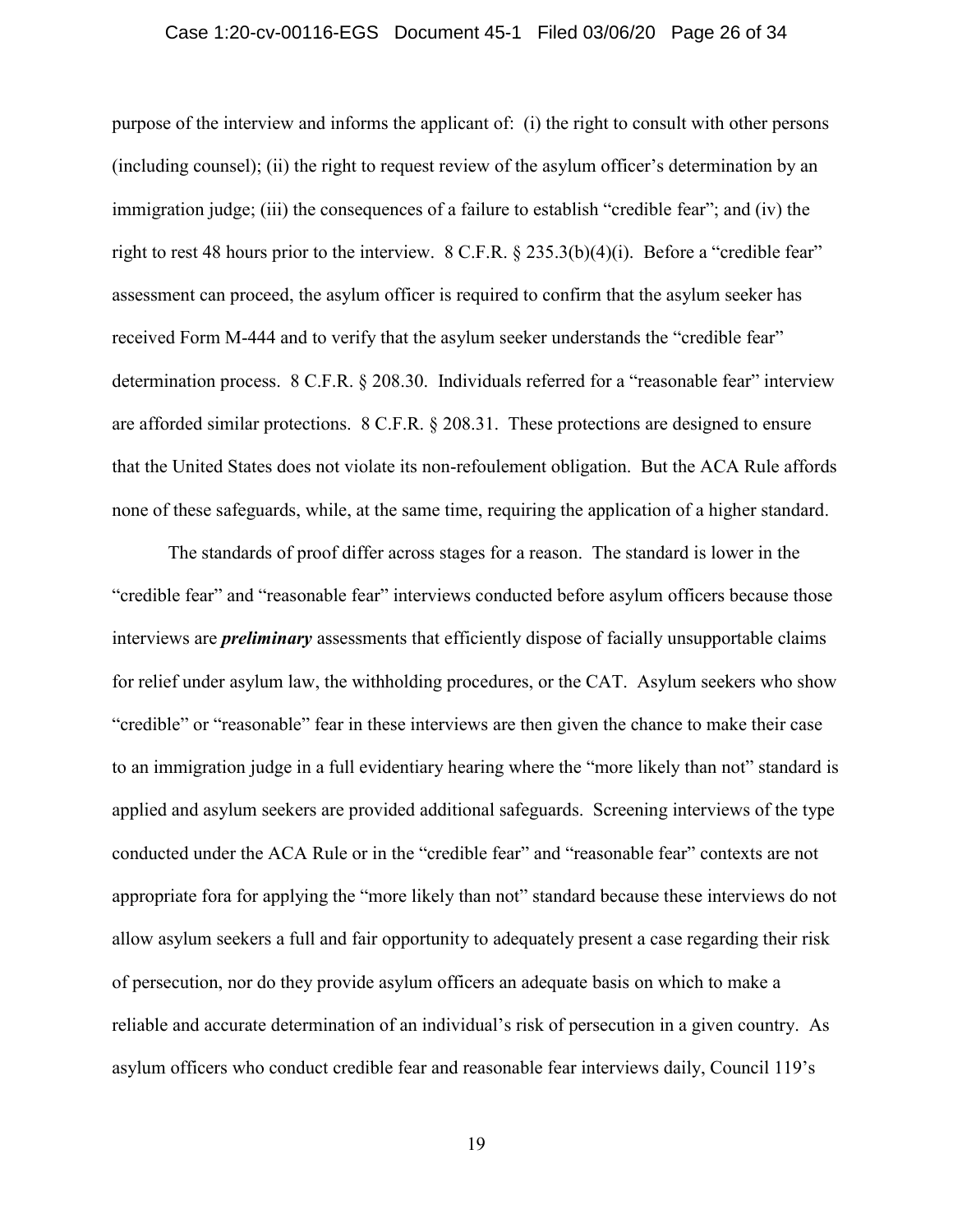### Case 1:20-cv-00116-EGS Document 45-1 Filed 03/06/20 Page 27 of 34

members know that the ACA Rule's combination of a high evidentiary standard with inadequate procedures all but ensures violation of the non-refoulement obligation.

Significantly, other countries that are parties to the 1951 Convention have rejected a "more likely than not" or "probability" standard in the context of refugee status determinations. Rather, the less stringent "well-founded fear" standard reflects the international community's recognition that trauma suffered by many refugees affects their ability to tell their stories and present documentary proof in support of their claims.<sup>61</sup>

Perhaps most alarming, the ACA Rule alters how asylum officers may view evidence of past persecution for purposes of meeting the stringent "more likely than not" standard in the withholding context, such that even migrants who were *actually persecuted* in an ACA country in the past will be sent there. That is, under USCIS guidance for implementing the ACA Rule, asylum officers cannot make a finding that future persecution in Guatemala is "more likely than not" based solely on evidence of *past* persecution there.<sup>62</sup> Thus, even if an asylum seeker (1) affirmatively states a fear of persecution in Guatemala and (2) presents evidence of having been persecuted in Guatemala, an asylum officer *still* cannot determine based solely on that evidence that the migrant is more likely than not to be persecuted in Guatemala in the future. These insurmountable evidentiary hurdles create a Kafkaesque process that ensures our country will return vulnerable people to a place where they will be persecuted based on a protected characteristic or tortured.

<sup>61</sup> *Women on the Run*, *supra* note 44, at 34.

<span id="page-26-0"></span> $62$  ECF No. 39 at USCIS295, 366. By contrast, under existing regulations, evidence of past persecution in one's home country creates a *presumption* of persecution. 8 C.F.R.  $$208.13(b)(1).$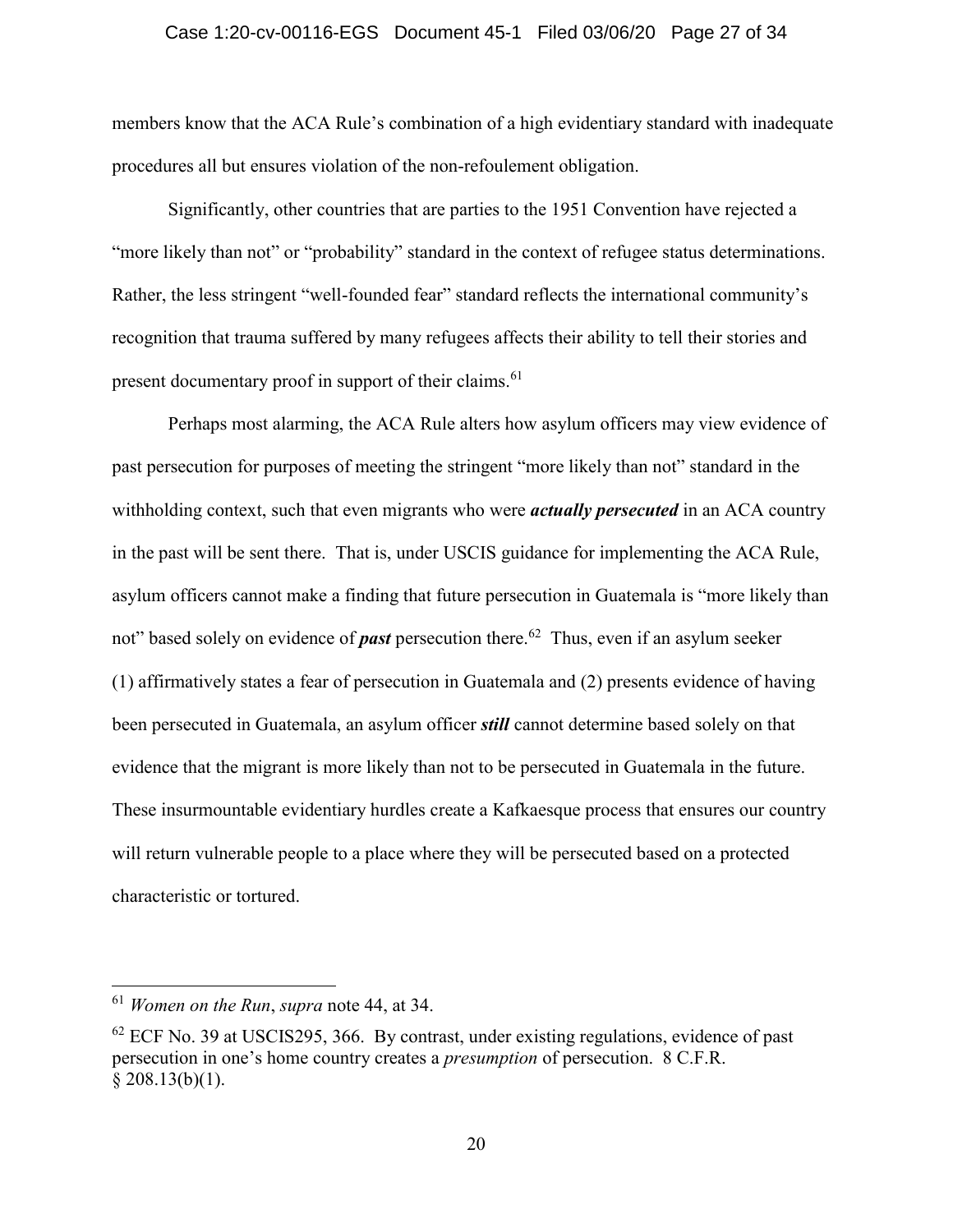# <span id="page-27-3"></span><span id="page-27-2"></span><span id="page-27-1"></span><span id="page-27-0"></span>**C. The ACA Rule Is Not Based on Neutral or Rational Principles, But Is Arbitrary and Capricious**

Congress passed the Administrative Procedure Act ("APA") to ensure that agency action is constrained by law and reason. *F.C.C. v. Fox Tel. Stations, Inc.*, 556 U.S. 502, 536-37 (2009) (Kennedy, J., concurring). Under the APA, agency action is subject to judicial review, and "[i]f an agency takes action not based on neutral and rational principles, the APA grants federal courts power to set aside the agency's action as 'arbitrary' or 'capricious.'" *Id.* (quoting 5 U.S.C. § 706(2)(A)). Under the "arbitrary and capricious" standard of review, agency action must be "within the bounds of reasoned decisionmaking." *Baltimore Gas & Elec. Co.* v. *Natural Res. Defense Council*, *Inc.*, 462 U.S. 87, 105-06 (1983); *see also Dep't of Commerce v. N.Y.*, 588 U.S. \_\_\_, 139 S. Ct. 2551, 2569 (2019) (same). Thus, courts should consider whether the agency "examine[d] the relevant data and articulate[d] a satisfactory explanation for its action including a rational connection between the facts found and the choice made." *Motor Vehicle Mfrs. Ass'n of U.S., Inc. v. State Farm Mut. Auto. Ins. Co.*, 463 U.S. 29, 43 (1983) (citation and internal quotation marks omitted); *Dep't of Commerce*, 139 S. Ct. at 2569 (same). A rule should be struck down if the agency "offered an explanation for its decision that runs counter to the evidence before the agency, or is so implausible that it could not be ascribed to a difference in view or the product of agency expertise." *Motor Vehicle Mfrs. Ass'n*, 463 U.S. at 43.

The ACA Rule is wholly detached from the reality of conditions in the ACA signatory countries. The relevant inquiry under applicable law is whether ACA signatory countries are "safe third countries" for asylum seekers. They indisputably are not. In the ACA Rule itself, the promulgating agencies acknowledge that migrants fleeing these countries—Guatemala, El Salvador, and Honduras—"account for over half of the pending asylum cases" in the United States. 84 Fed. Reg. at 63,995. The State Department's 2018 report on human rights conditions

<span id="page-27-4"></span>21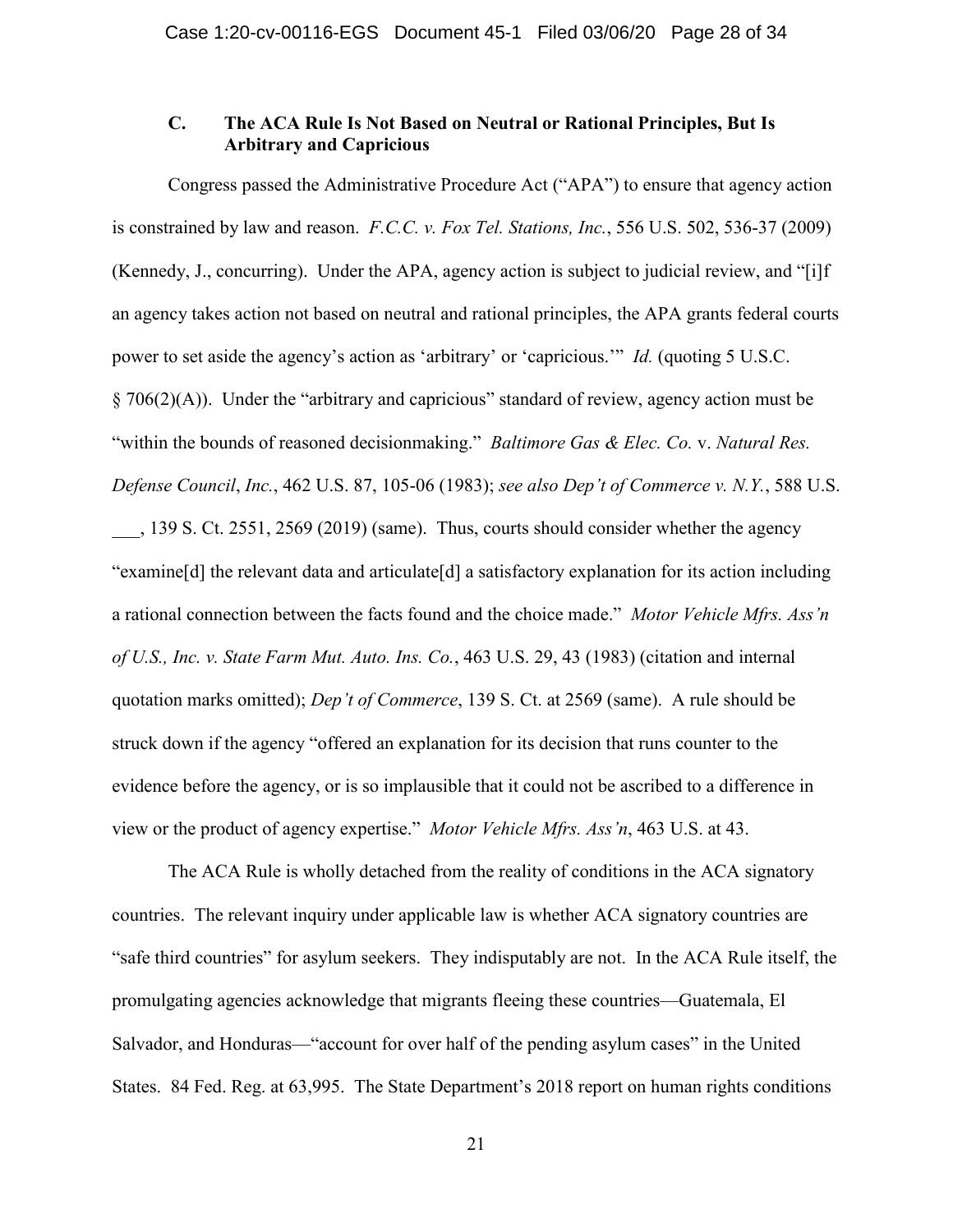## Case 1:20-cv-00116-EGS Document 45-1 Filed 03/06/20 Page 29 of 34

in Guatemala cites pervasive violence targeting women, minority and indigenous groups, disabled persons, and LGBTI individuals, among others,<sup>63</sup> while its Overseas Security Advisory Council ("OSAC") states that Guatemala "remains among the most dangerous countries in the world."<sup>64</sup> As discussed above, the systemic violence causing Guatemalans to flee their own country affects Honduran and Salvadoran asylum-seekers re-routed to Guatemala equally, if not even more acutely.<sup>65</sup> An influx of migrants to Guatemala (or to Honduras or El Salvador for that matter) will only increase existing dangers, as in Mexico, where communities have responded to an influx of migrants with xenophobia and discrimination.<sup>66</sup> Indeed, OSAC reports that tensions between migrants and police in Guatemala have led to clashes resulting in death and injury.<sup>67</sup> As Guatemala's own President declared shortly before taking office: "If we do not have the capacity for our own people, just imagine other people."<sup>68</sup>

As discussed above, for an ACA signatory to be a "safe third country" under the asylum statute, it also must "provide[] aliens removed there pursuant to the agreement 'access to a full and fair procedure'" for determining their asylum claims. 84 Fed. Reg. at 63,996 (quoting 8 U.S.C. § 1158(a)(2)(A)). Again, the evidence plainly shows that Guatemala and the other Northern Triangle countries do not and cannot meet this requirement. The State Department

<span id="page-28-1"></span><sup>63</sup> *2018 Guatemala Report*, *supra* note 46, at 1-2, 16-22. El Salvador and Honduras do not fare better by the Government's own analysis. *See*, *e.g.*, *2018 El Salvador Report*, *supra* note 48, at 1, 16-20; *2018 Honduras Report*, *supra* note 48, at 1, 11, 17-21.

<span id="page-28-3"></span><span id="page-28-2"></span><sup>64</sup> *OSAC Guatemala 2019 Report*, *supra* note 49, at 1.

<sup>65</sup> *See supra* § II.A and accompanying notes.

<span id="page-28-0"></span><sup>66</sup> Int'l Crisis Group, *Mexico's Southern Border: Security, Violence and Migration in the Trump Era*, May 9, 2018, *available at* https://www.crisisgroup.org/latin-america-caribbean/mexico/66 mexicos-southern-border-security-violence-and-migration-trump-era.

<sup>67</sup> *OSAC Guatemala 2019 Report*, *supra* note 49, at 9.

<sup>68</sup> Perez, *supra* note 52.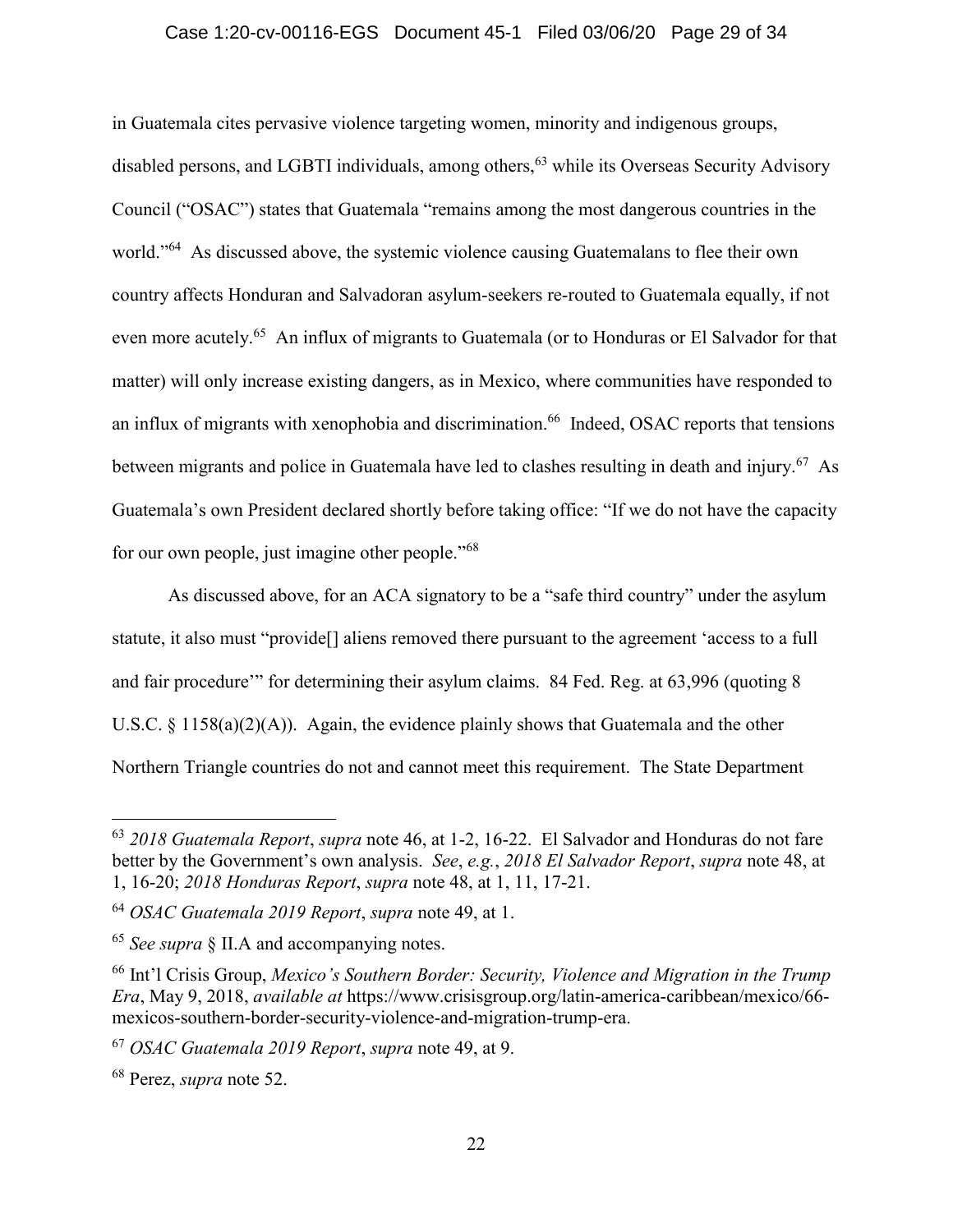## Case 1:20-cv-00116-EGS Document 45-1 Filed 03/06/20 Page 30 of 34

reports that asylum procedures in Guatemala are "inadequate."<sup>69</sup> And DHS itself admitted as recently as November 2019 that, without "significant assistance from the U.S.," Guatemala's asylum processing system cannot "handle and appropriately adjudicate asylum claims."<sup>70</sup> The same is true of the asylum systems in Honduras and El Salvador.<sup>71</sup>

<span id="page-29-0"></span>In the face of this uncontroverted evidence, the agencies' scant explanation for concluding that Guatemala and the other Northern Triangle countries somehow qualify as "safe" third countries for asylum seekers under the INA defies "reasoned decisionmaking." *Baltimore Gas & Elec.*, 462 U.S. at 105. All the ACA Rule says regarding threats to life and freedom facing migrants in ACA countries is that "the country of removal under an ACA is not the country originally prompting the asylum seeker's claim," speculating that this lack of "substantial connections" in an ACA country will make the migrant relatively safer there. 84 Fed. Reg. 64,004. But this assumption is contradicted by the evidence compiled by the United States government itself, which shows that the violence endemic to the region is fueled by gangs and narco-traffickers with transnational reach.<sup>72</sup>

As to the availability of asylum procedures, the ACA Rule states that "these third countries of removal would have pre-committed, per binding agreements with the United States,

<sup>69</sup> *2018 Guatemala Report*, *supra* note 46, at 13.

<span id="page-29-1"></span><sup>70</sup> *CBP Families and Children Report*, *supra* note 53, at 9-10.

<span id="page-29-3"></span><span id="page-29-2"></span><sup>71</sup> *See 2018 Honduras Report*, *supra* note 47, at 14-15 (reporting "significant delays in processing"); KIND, *Asylum Cooperative Agreements Fact Sheet*, Nov. 2019, *available at*  https://supportkind.org/wp-content/uploads/2019/11/ACAs-and-N.-Triangle-Factsheet-FINAL.pdf (reporting that El Salvador has only one asylum officer).

<span id="page-29-4"></span><sup>72</sup> *See 2018 Honduras Report*, *supra* note 47, at 1 (noting "[o]rganized criminal elements, including local and transnational gangs and narcotics traffickers"); *2018 El Salvador Report*, *supra* note 48, at 1 (same); *OSAC Guatemala 2019 Report*, *supra* note 49, at 2 ("the presence of organized criminal gangs Barrio 18 (18th Street) and Mara Salvatrucha (MS13) . . . contribute[s] to the violent crime"); *see also Women on the Run*, *supra* note 44, at Forward (reporting violence against women perpetrated by "heavily-armed, transnational criminal groups").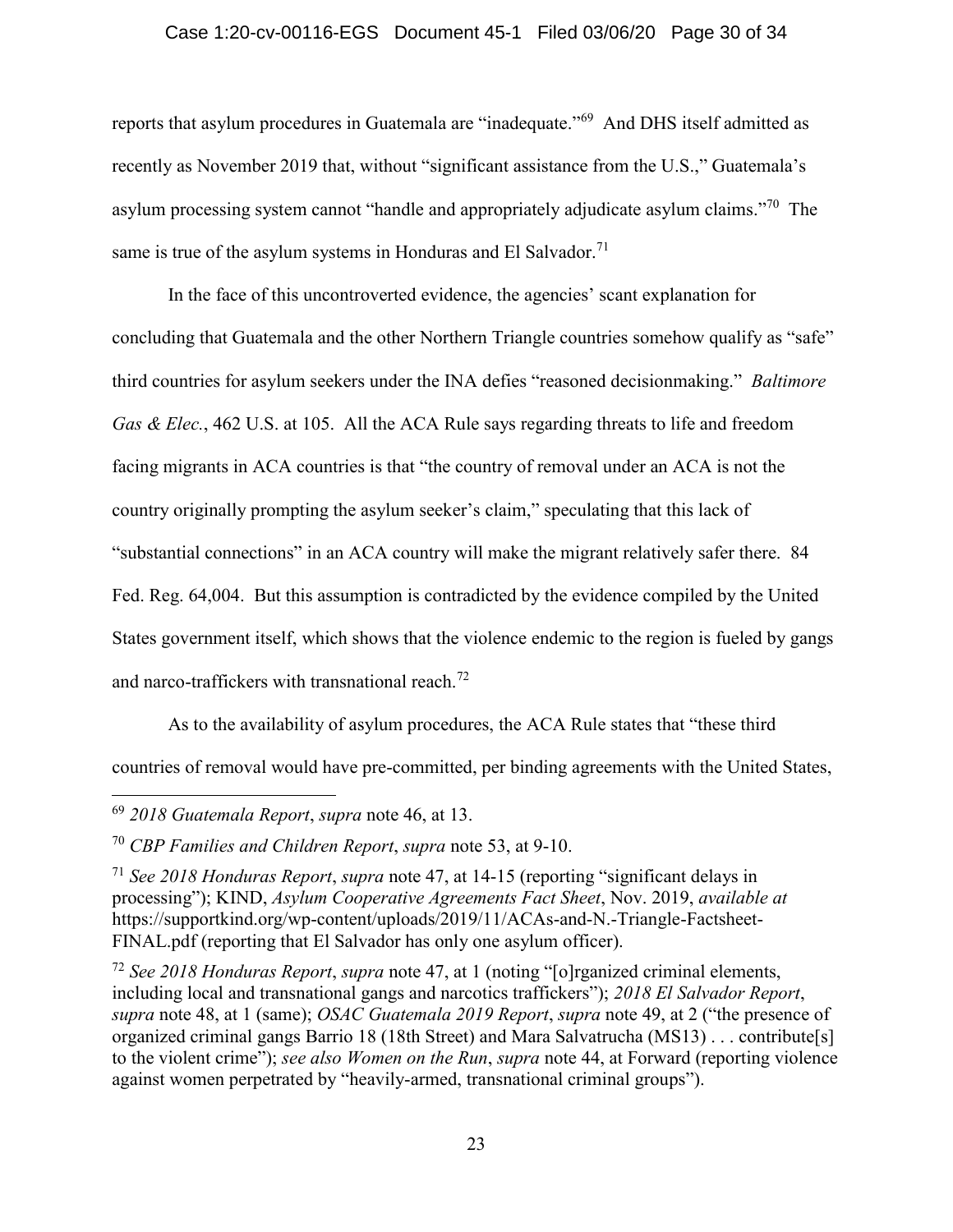### Case 1:20-cv-00116-EGS Document 45-1 Filed 03/06/20 Page 31 of 34

to provide access to a 'full and fair procedure' for the alien to acquire 'asylum or equivalent temporary protection." 84 Fed. Reg.  $64,001$ -02 (quoting 8 U.S.C. § 1158(a)(2)(A)). And in separate memoranda, DOJ and DHS determined categorically that Guatemala's asylum procedures are "full and fair," based on formal declarations in Guatemala's written migration law. *See* DOJFF6-7; DHSFF1282-83. But practically speaking, such paper pronouncements do not translate into a system that provides the required protections in practice. DHS in fact admits that Guatemala cannot provide full and fair procedures without significant U.S. assistance,  $^{73}$  and the ACA Rule is devoid of any proposal for actually providing such assistance to Guatemala or any other ACA country.

<span id="page-30-1"></span>The ACA Rule presents a stark example of government agencies completely abandoning the neutral and rational analysis required by the APA in favor of implementing the political agenda of the executive that is devoid of any rationality. DOJ and DHS's feeble attempt at justifying the ACA Rule "runs counter to the evidence before the agency," and "is so implausible that it could not be ascribed to a difference in view or the product of agency expertise." *Motor Vehicle Mfrs. Ass'n*, 463 U.S. at 43. Thus, the ACA Rule should be struck down as "arbitrary, capricious, an abuse of discretion, or otherwise not in accordance with law." 5 U.S.C  $§ 706(2)(A).$ 

## <span id="page-30-2"></span><span id="page-30-0"></span>**III. THE ACA RULE COMPELS ASYLUM OFFICERS TO VIOLATE THEIR OATH TO UPHOLD OUR NATION'S ASYLUM LAWS**

Asylum officers are dedicated public servants who carry out specialized functions within the asylum system, governed by statute and international law. But the ACA Rule forces asylum officers to implement radical procedures that violate the very laws they took an oath to uphold.

<span id="page-30-3"></span><sup>73</sup> *CBP Families and Children Report*, *supra* note 53, at 9-10; *see also* DHSFF1227-34, 1253-54.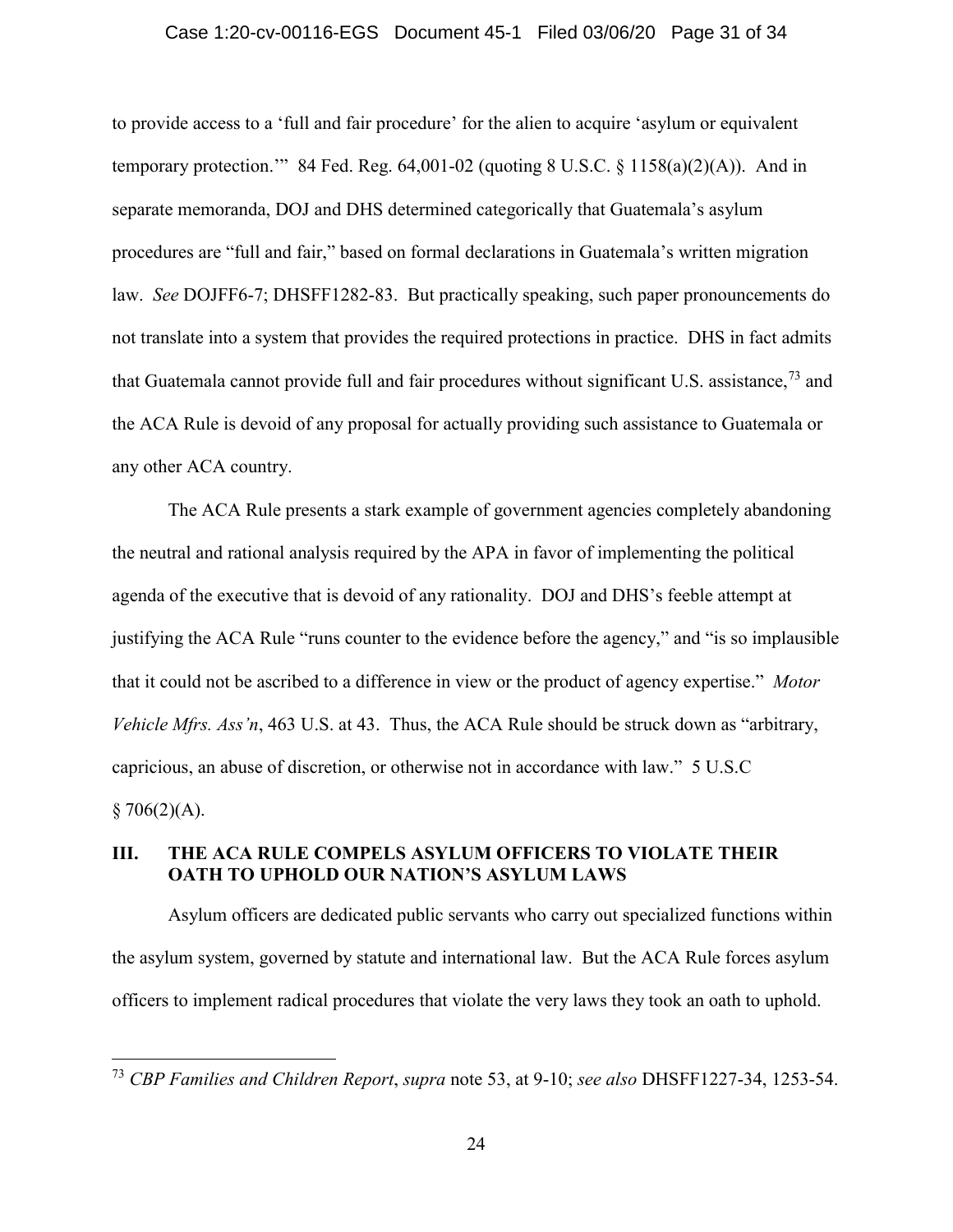## <span id="page-31-1"></span>Case 1:20-cv-00116-EGS Document 45-1 Filed 03/06/20 Page 32 of 34

Under the INA, otherwise-removable migrants who indicate fear of persecution *must* be referred for a credible fear interview—a process governed by an appropriate evidentiary standard, with procedural safeguards, access to counsel, and the right of appeal. *See* 8 U.S.C. § 1225(b)(1). The ACA Rule requires asylum officers to violate this statutory requirement by putting migrants who have affirmatively indicated fear of persecution through so-called "screening interviews" governed by a draconian standard without access to counsel or the right of appeal—a procedure designed to all but assure the migrant's removal to a dangerous country and an unknown fate. The ACA Rule thus reflects a dramatic departure from longstanding refugee screening processes and a stark re-interpretation of the asylum officer's role.

When the members of Council 119 enlisted to become asylum officers, they took a solemn oath to uphold the Constitution and the laws of the United States. They have been specifically charged with furthering our nation's tradition and commitment of offering protection to the vulnerable and persecuted. They did not sign up to carry out policies that defy our nation's asylum laws and treaty obligations and erode the moral fabric of our nation.

#### **CONCLUSION**

<span id="page-31-0"></span>Asylum officers are duty bound to protect vulnerable asylum seekers from persecution or torture. However, under the ACA Rule, they face a conflict between the directives of their departmental leaders to follow the rule and adherence to our nation's legal and moral commitment to not return refugees to territories where they will face persecution. Asylum officers should not be forced to honor departmental directives that are fundamentally contrary to the moral fabric of our nation and our international and domestic legal obligations. For the foregoing reasons, *amicus curiae* respectfully urge the Court to grant Plaintiffs' motion for summary judgment and a permanent injunction.

25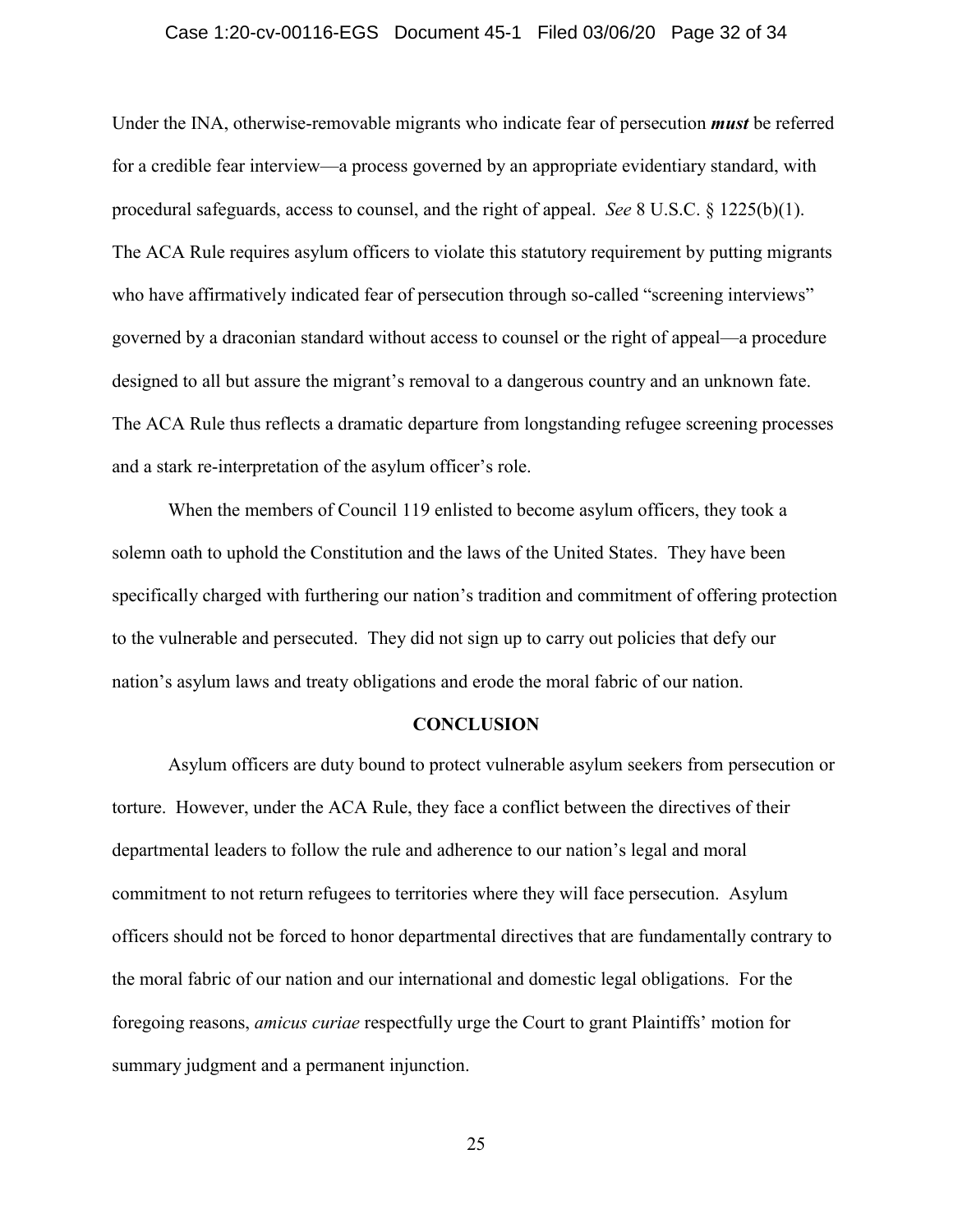Dated: March 6, 2020 Respectfully submitted,

Muhammad U. Faridi\* Jordan M. Engelhardt\* Elizabeth Riordan Hurley\* PATTERSON BELKNAP WEBB & TYLER LLP 1133 Avenue of the Americas New York, New York 10036 Tel: (212) 336-2000 Fax: (212) 336-2222

*\*Pro hac vice* application pending *Attorneys for Amicus Curiae* 

*/s/ Joy Odom*

Joy Odom (D.C. Bar No. ) SELENDY & GAY PLLC 1290 Avenue of the Americas New York, New York 10104 Tel: (212) 390-9000 Fax: (212) 390-9399

*Council National Citizenship and Immigration Services Council 119*